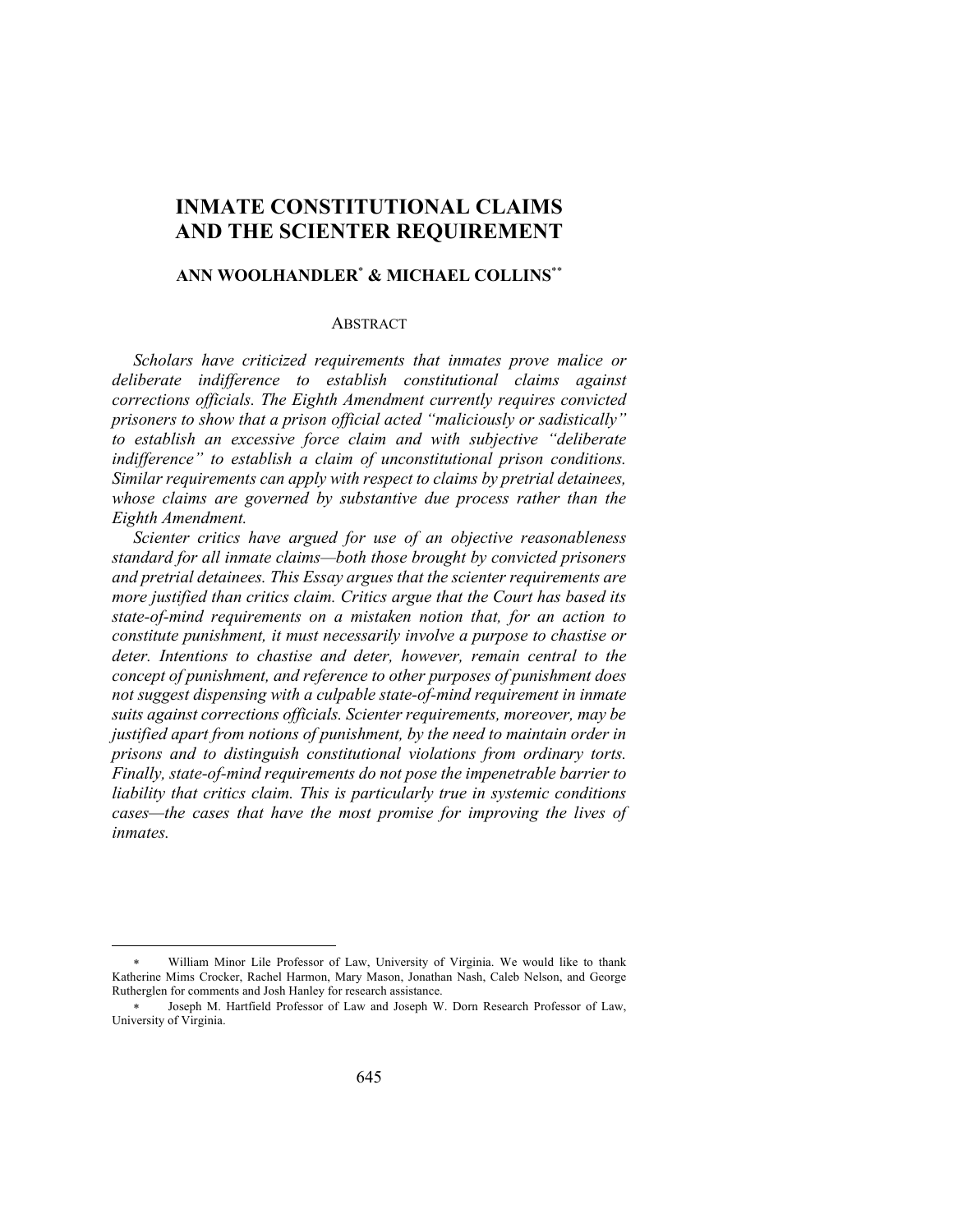#### TABLE OF CONTENTS

| I. UNCONSTITUTIONAL CONDITIONS OF CONFINEMENT AND EXCESSIVE   |  |
|---------------------------------------------------------------|--|
|                                                               |  |
|                                                               |  |
| A. The Role of a No-Punishment Norm in Eighth Amendment and   |  |
|                                                               |  |
|                                                               |  |
|                                                               |  |
| III. THE PROPRIETY OF A SCIENTER REQUIREMENT FOR INMATE SUITS |  |
|                                                               |  |
|                                                               |  |
|                                                               |  |
|                                                               |  |

#### **INTRODUCTION**

Scholars have criticized requirements that inmates prove malice or deliberate indifference to establish certain kinds of constitutional claims against corrections officials.<sup>1</sup> The Eighth Amendment is currently understood to require convicted prisoners to show that a prison official acted "maliciously or sadistically" to establish an excessive force claim and with subjective "deliberate indifference" to make out a claim of unconstitutional prison conditions. Similar requirements can apply with respect to pretrial detainees, whose claims—because the detainees are not yet convicted—are governed by substantive due process rather than the Eighth Amendment. 2

<sup>1.</sup> *See, e.g.*, Margo Schlanger, *The Constitutional Law of Incarceration, Reconfigured*, 103 CORNELL L. REV. 357, 360–61 (2018); Sharon Dolovich, *Cruelty, Prison Conditions, and the Eighth Amendment*, 84 N.Y.U. L. REV. 881, 895–97 (2009); Alice Ristroph, *State Intentions and the Law of Punishment*, 98 J. CRIM. L. & CRIMINOLOGY 1353, 1380–84 (2008). There are others who question scienter requirements, see, e.g., *infra* notes 6–7, but this Essay focuses on arguments by Professors Schlanger, Dolovich, and Ristroph.

<sup>2.</sup> *See* Bell v. Wolfish, 441 U.S. 520, 535 n.16 (1979) ("Where the State seeks to impose punishment without such an adjudication, the pertinent constitutional guarantee is the Due Process Clause of the Fourteenth Amendment." (quoting Ingraham v. Wright, 430 U.S. 651, 671–72 n.40 (1977))). Substantive due process claims are brought under the Fifth Amendment by federal detainees and under the Fourteenth Amendment by state and local detainees. The term "inmate suits," as used herein, refers to both the claims of convicted prisoners and of pretrial detainees and encompasses claims regarding general conditions, specific conditions, and excessive force. The Essay does not address First Amendment claims, Equal Protection claims, or procedural due process claims.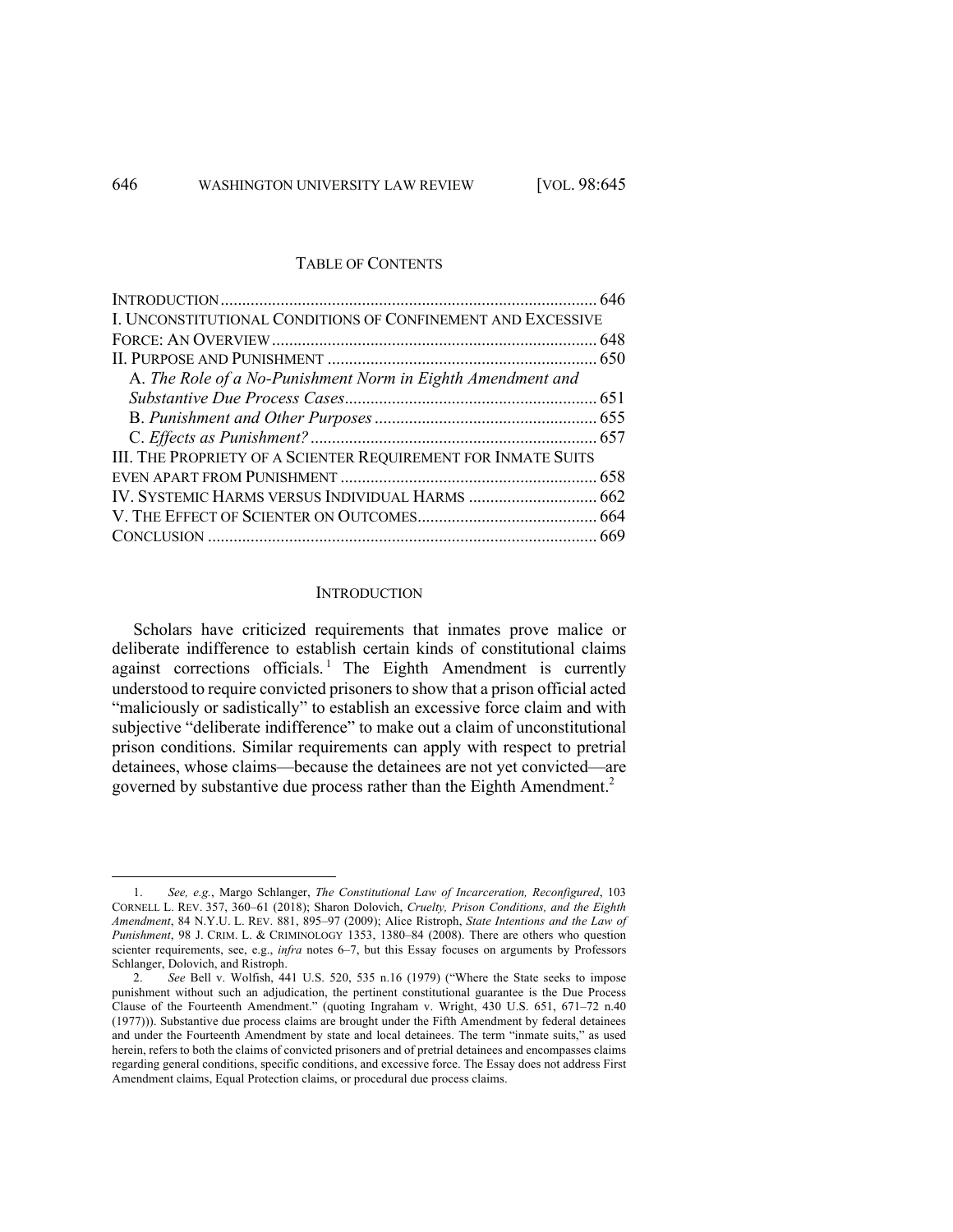The Supreme Court's decision in *Kingsley v. Hendrickson*<sup>3</sup> heightened the criticism of scienter<sup>4</sup> requirements for inmate suits. In *Kingsley*, the Court held that a pretrial detainee claiming that corrections officials used excessive force in violation of the Fourteenth Amendment's Due Process Clause need only show that the force was objectively unreasonable. <sup>5</sup> The plaintiff was not required to make the further showing of malice that would have been required under the Eighth Amendment for excessive force claims by convicted prisoners. In the wake of *Kingsley*, Professor Margo Schlanger and others have argued for use of an objective reasonableness standard for all inmate claims, including those brought by convicted prisoners under the Eighth Amendment. <sup>6</sup> These proposals echoed pre-*Kingsley* calls by scholars such as Professors Sharon Dolovich and Alice Ristroph for minimizing or eliminating scienter requirements in inmate suits in favor of negligence or strict liability standards.<sup>7</sup>

These critics not only agree that the Court should move toward using only objective standards, but they are also largely in accord as to reasons for doing so. They claim that the state-of-mind requirements for both Eighth Amendment and substantive due process claims<sup>8</sup> originate from a mistaken belief that an intent to punish must be established to invoke the Eighth

<sup>3.</sup> 135 S. Ct. 2466 (2015).

<sup>4.</sup> Scienter refers to a state of mind either of purpose or knowledge with respect to wrongdoing. The deliberate indifference standard used in inmate cases requires knowledge about the risks of certain harms. *See* Farmer v. Brennan, 511 U.S. 825, 837–38 (1994). This article uses the term "deliberate indifference" to refer to a subjective standard requiring knowledge.

<sup>5.</sup> *Kingsley*, 135 S. Ct. at 2475–76.

<sup>6.</sup> Schlanger, *supra* note 1, at 360–61; Rosalie Berger Levinson, Kingsley *Breathes New Life into Substantive Due Process as a Check on Abuse of Government Power*, 93 NOTRE DAME L. REV. 357, 358–59 (2017) (favoring an objective reasonableness standard); *cf.* Alexander A. Reinert, *Reconceptualizing the Eighth Amendment: Slaves, Prisoners, and "Cruel and Unusual" Punishment*, 94 N.C. L. REV. 817, 824, 840, 859 (2016) (providing some historical evidence of a malice requirement in cases involving prohibitions on cruel and unusual punishments of enslaved persons, but arguing against a malice standard in the current Eighth Amendment context as not reflecting current standards of decency); John F. Stinneford, *The Original Meaning of "Cruel*,*"* 105 GEO. L.J. 441, 458, 463–64 (2017) (arguing that an intent to be cruel should not be required for Eighth Amendment violations); Meredith D. McPhail, *Ensuring that Punishment Does, in Fact, Fit the Crime*, 52 U. MICH.J.L. REFORM 213, 220, 227–28 (2018) (arguing *Kingsley* indicates that prisoners' claims should be considered under more lenient substantive due process standards).

<sup>7.</sup> *See, e.g.*, Dolovich, *supra* note 1, at 881–82, 971 (recommending alternative standards of heightened negligence or modified strict liability); Ristroph, *supra* note 1, at 1397–99, 1404 (arguing that punitive intent is not a necessary condition of punishment); Catherine T. Struve, *The Conditions of Pretrial Detention*, 161 U. PA. L. REV. 1009, 1060–61 (2013) (arguing for an objective deliberate indifference standard for most pretrial detainee claims); Paulo Barrozo, *Reconstructing Constitutional Punishment*, 6 WASH. U. JURIS. REV. 175, 231–32 (2014) (arguing for greater attention to the suffering component of cruelty).

<sup>8.</sup> Schlanger, *supra* note 1, at 385–86 (whether "'punishment' definitionally requires the subjectively culpable intent of a punisher" is relevant to both Eighth Amendment and Fourteenth Amendment cases).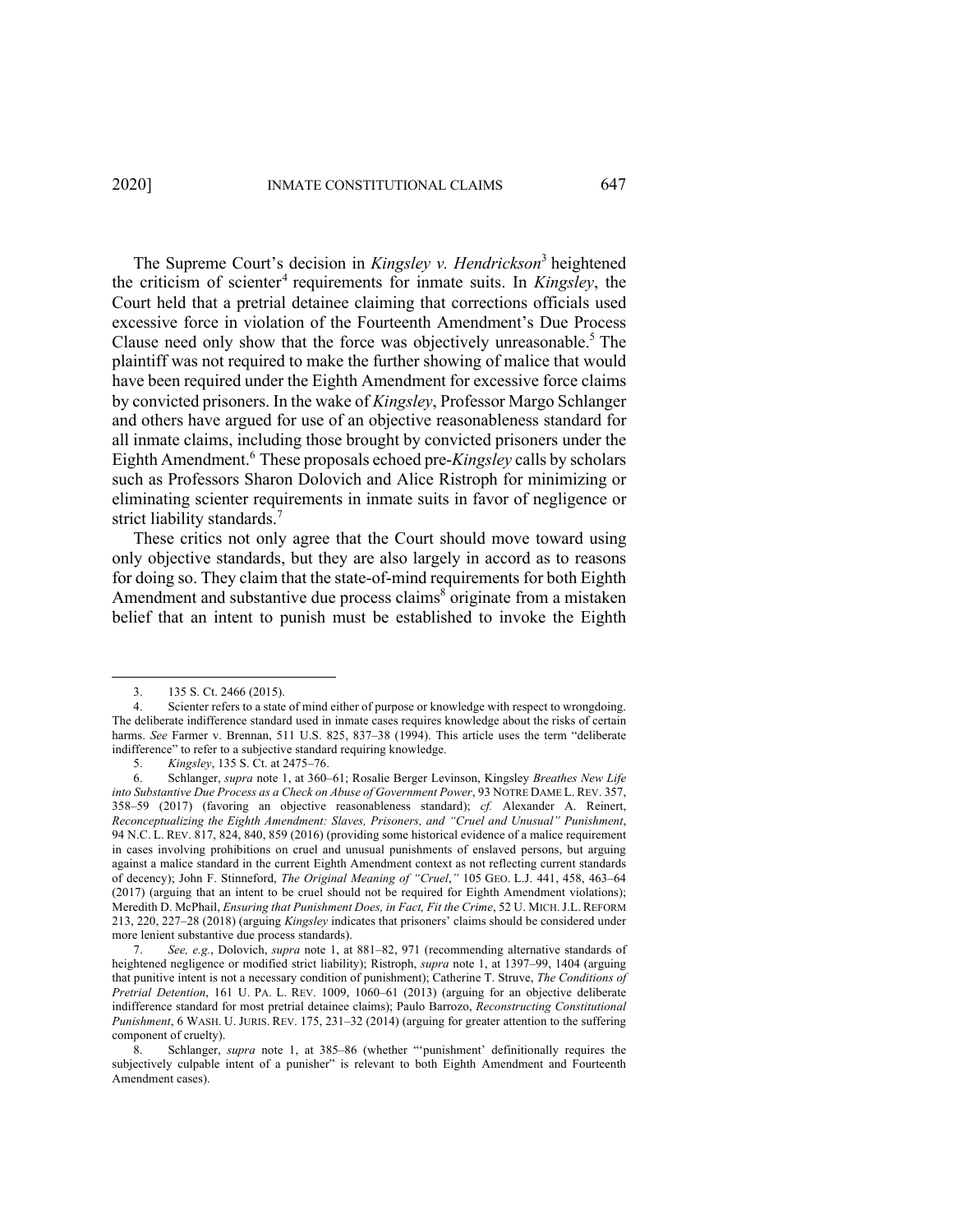Amendment's prohibition of cruel and unusual punishment.<sup>9</sup> And they argue that the intent requirements mistakenly treat what are essentially systemic harms as individual wrongs by corrections officials. <sup>10</sup> They assume, moreover, that the scienter requirements impose a significant roadblock to successful inmate claims and thus to meaningful improvement in the treatment of prisoners.<sup>11</sup>

This Essay evaluates the arguments against scienter requirements in inmate constitutional litigation. It concludes that state-of-mind requirements are more justified than critics claim.

# I. UNCONSTITUTIONAL CONDITIONS OF CONFINEMENT AND EXCESSIVE FORCE: AN OVERVIEW

The kinds of inmate claims that this Essay addresses—both with respect to convicted prisoners and pretrial detainees—are claims of unconstitutional conditions of confinement and claims of excessive force. <sup>12</sup> As noted above, these are treated as Eighth Amendment claims when brought by convicted prisoners, whether in state or federal custody. The Eighth Amendment is inapplicable to pretrial detainees, however, because they are not convicted prisoners subject to punishment.<sup>13</sup> Substantive due process is therefore the source of rights for pretrial detainee claims regarding conditions of confinement and excessive force.

*Conditions claims*. Conditions claims can be subdivided into two main groups: claims that raise more systemic issues, such as overcrowding, and claims that allege more episodic harms, such as those involving the failure of corrections officials to protect an inmate from third-party violence or the

<sup>9.</sup> *See, e.g.*, Schlanger, *supra* note 1, at 359–61 (claiming the Court's unsupported definition of punishment is the foundation for its subjective standards under the Eighth Amendment); *id.* at 386–88 (arguing that intention should not be definitional to punishment); Ristroph, *supra* note 1, at 1395–97 (citing various aims of punishment, such as incapacitation, as undermining any requirement that an intent to chastise or deter be central to an Eighth Amendment claim).

<sup>10.</sup> *See, e.g.*, Dolovich, *supra* note 1, at 905 (arguing that current approaches do not "appreciate the state's responsibility for *all* official conduct that impacts prisoners"); *id.* at 937–38 (cases against individual officers should address "institutional cruelty, arising from the character of the institutional arrangements the state has created"); Schlanger, *supra* note 1, at 420–21 (arguing that subjective standards allow easily preventable harm to escape liability, given the fragmented knowledge and responsibility that follow from ordinary bureaucratic design).

<sup>11.</sup> Schlanger, *supra* note 1, at 360 (claiming the Court's interpretation of the Eighth Amendment "has radically undermined prison officials' accountability for tragedies behind bars"); Ristroph, *supra*  note 1, at 1382–83 (assuming judges almost always resolve state-of-mind issues in inmate cases and that their findings generally favor defendants).

<sup>12.</sup> Both types of claims are "prison conditions" claims under the Prison Litigation Reform Act (PLRA), 110 Stat. 1321, 1321-66 to 1321-77 (1996) (codified at 11 U.S.C. § 523 (2000), 18 U.S.C. §§ 3624, 3626 (2000); 28 U.S.C. §§ 1346, 1915, 1915A, 1932 (2000); 42 U.S.C. §§ 1997a–1997h (2000)). *See* 42 U.S.C. § 1997e(a) ("No action shall be brought with respect to prison conditions . . . until such administrative remedies as are available are exhausted.").

<sup>13.</sup> Bell v. Wolfish, 441 U.S. 520, 535 n.16 (1979).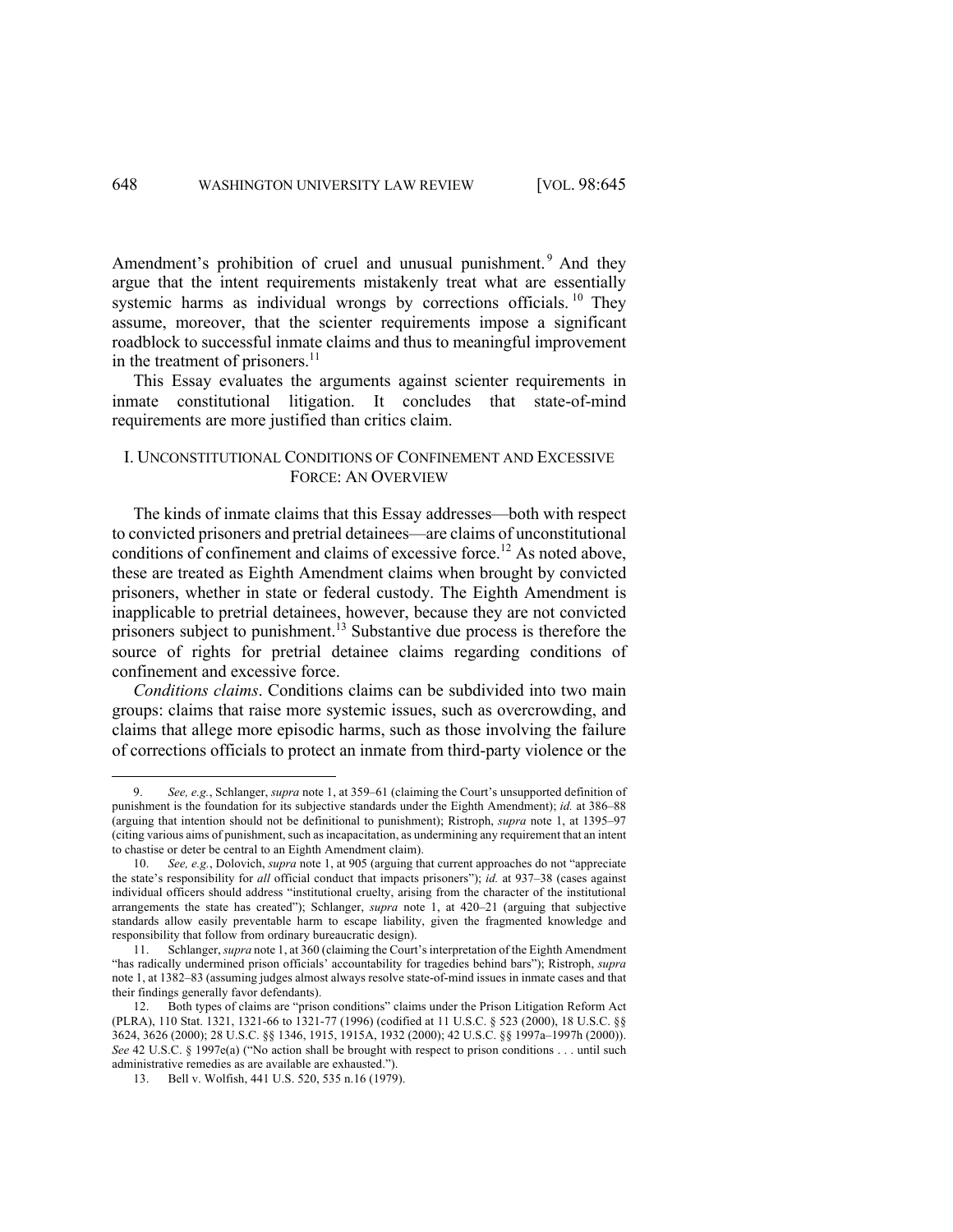failure to attend to serious medical needs of an individual prisoner.<sup>14</sup> All Eighth Amendment conditions claims—i.e., those that involve convicted prisoners—contain an objective component as well as a subjective component. In general prison conditions cases, convicted prisoners must show that the challenged conditions objectively failed to meet basic human needs<sup>15</sup> and that prison officials were deliberately indifferent to such harms.<sup>16</sup> Claims of failure to address serious medical needs require both the objective showing of a serious medical need and deliberate indifference to the serious need.<sup>17</sup> Similarly, a claim based on failure to protect a prisoner from third-party violence—e.g., violence by a fellow prisoner—requires showing an objectively substantial risk of serious harm to the prisoner and deliberate indifference of the official. <sup>18</sup> Deliberate indifference in these inmate cases is subjective deliberate indifference—that is, it requires actual knowledge of a substantial risk of serious harm.<sup>19</sup>

With respect to conditions, the Due Process Clauses of the Fourteenth and Fifth Amendments provide protections for state and federal detainees that are similar to those that the Eighth Amendment provides for convicted prisoners. Most courts use a subjective deliberate indifference standard for pretrial detainee particularized conditions cases, as they do in all Eighth Amendment prison conditions claims.<sup>20</sup> There is, however, some division and lack of clarity among the federal appellate courts as to whether a

<sup>14.</sup> Professor Schlanger provides a chart of various standards. Schlanger, *supra* note 1, at 364. Her chart appears to assume that the requirement of deliberate indifference is inapplicable to any conditions claims by pretrial detainees. *But cf.* Struve, *supra* note 7, at 1023–30 (indicating that courts have generally used a deliberate indifference standard for pretrial detainee episodic conditions claims and that many require a finding of deliberate indifference for general conditions claims). Professor Schlanger's assumption is based on *Bell*, a pretrial detainee case. Schlanger, *supra* note 1, at 377 (concluding that *Bell* is best read as announcing and utilizing an objective approach). According to the Court in *Bell*, determining whether restrictions are punishment could involve an inquiry into "whether an alternative purpose . . . rationally . . . is assignable for it, and whether it appears excessive in relation to the alternative purpose assigned." *Bell*, 441 U.S. at 538 (quoting Kennedy v. Mendoza-Martinez, 372 U.S. 144, 168–69 (1963)). The Court used this language primarily to evaluate policies restricting the receipt of books from certain sources and policies regarding body and room searches. *Id.* at 560–62. The Court, with little discussion, concluded that the practices were reasonable responses to security concerns and did not involve punishment. *Id.*

<sup>15.</sup> *See, e.g.*, Rhodes v. Chapman, 452 U.S. 337, 346–47 (1981).

<sup>16.</sup> Wilson v. Seiter, 501 U.S. 294, 303 (1991) (requiring a showing of deliberate indifference in a general conditions case). In *Wilson*, "[t]he complaint alleged overcrowding, excessive noise, insufficient locker storage space, inadequate heating and cooling, improper ventilation, unclean and inadequate restrooms, unsanitary dining facilities and food preparation, and housing with mentally and physically ill inmates." *Id.* at 296.

<sup>17.</sup> *See, e.g.*, Estelle v. Gamble, 429 U.S. 97, 106 (1976).

<sup>18.</sup> *See* Farmer v. Brennan, 511 U.S. 825, 834 (1994).

<sup>19.</sup> *See id.* at 837–38 (third-party violence); *Gamble*, 429 U.S. at 106 (medical care).

<sup>20.</sup> Struve, *supra* note 7, at 1023, 1026–30 (showing that lower courts have generally used the deliberate indifference standards for individualized conditions claims).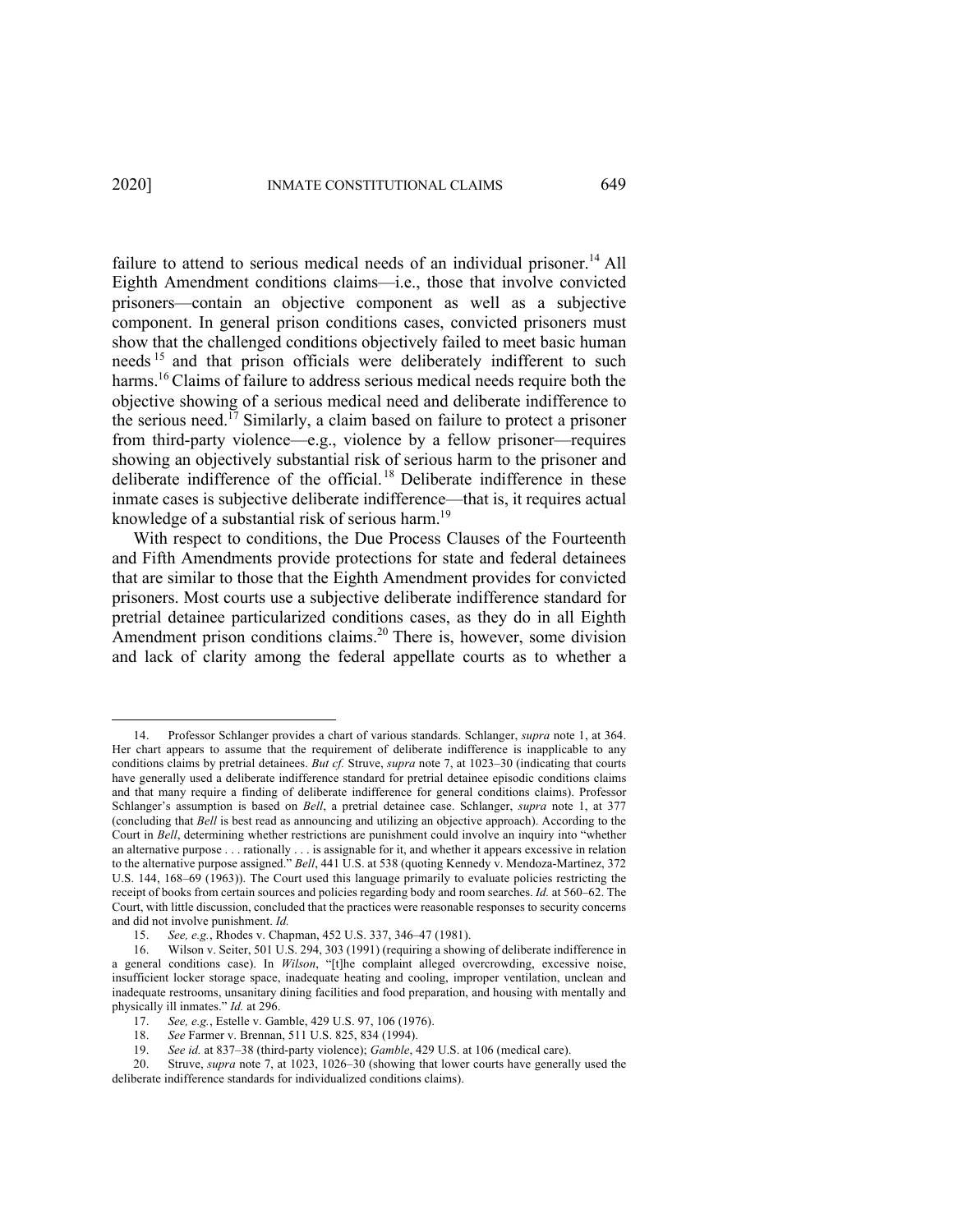subjective deliberate indifference or an objective unreasonableness standard applies for general conditions claims of pretrial detainees.<sup>21</sup>

*Excessive force.* Convicted prisoners' Eighth Amendment excessive force claims also contain an objective and subjective component. They require an objective showing of unreasonable force and a subjective element that looks to "whether force was applied in a good faith effort to maintain or restore discipline or maliciously and sadistically for the very purpose of causing harm."22 For pretrial detainees claiming the use of excessive force under the Fourteenth Amendment, however, the Court in *Kingsley v. Hendrickson* applied an objective reasonableness test rather than the malice test required for convicted prisoners.<sup>23</sup>

In summary, convicted prisoners under Eighth Amendment standards must show subjective deliberate indifference in both general and specific conditions claims. And they must show malice in excessive force claims. Pretrial detainees under Due Process standards usually need to show subjective deliberate indifference as to specific conditions claims, and many circuits require such a showing for general conditions claims. Pretrial detainees need only show objective unreasonableness in excessive force claims.

### II. PURPOSE AND PUNISHMENT

Many scholars object to scienter requirements (such as malice or subjective deliberate indifference) in prisoner or pretrial detainee claims regarding conditions and excessive force. Professor Schlanger, for example, applauded *Kingsley*'s use of an objective reasonableness test for pretrial detainees' excessive force claims and recommended the use of such a reasonableness test across the board for all inmate claims of excessive force and conditions—whether general or particular, and whether brought by convicted prisoners or pretrial detainees.<sup>24</sup> Professor Dolovich has suggested a "modified" strict liability or negligence standard for convicted

<sup>21.</sup> *Id.* at 1023, 1025–26 (noting some equivocation and division among the circuits regarding use of the Eighth Amendment standard or the somewhat more lenient standard of *Bell*).

<sup>22.</sup> Whitley v. Albers, 475 U.S. 312, 320–21 (1986) (quoting Johnson v. Glick, 481 F.2d 1028, 1033 (2d. Cir. 1973)); *accord* Hudson v. McMillian, 503 U.S. 1, 6–7 (1992).

<sup>23.</sup> Kingsley v. Hendrickson, 135 S. Ct. 2466, 2475–76 (2015); *cf.* Schlanger, *supra* note 1, at 408 (stating that many lower courts pre-*Kingsley* required a showing of both excessiveness and a culpable state of mind).

<sup>24.</sup> Schlanger, *supra* note 1, at 360–61. Writing prior to *Kingsley*, Professor Struve recommended an across-the-board objective deliberate indifference standard for pretrial detainee claims. Her standard would require a showing that the defendant officer knew or should have known of a substantial risk of serious harm which he/she failed to address—effectively prescribing a form of negligence by allowing liability based on what the defendant officer should have known. Struve, *supra* note 7, at 1061, 1068. Professor Levinson subsequently argued for similar standards in light of *Kingsley*. Levinson, *supra* note 6, at 358–59.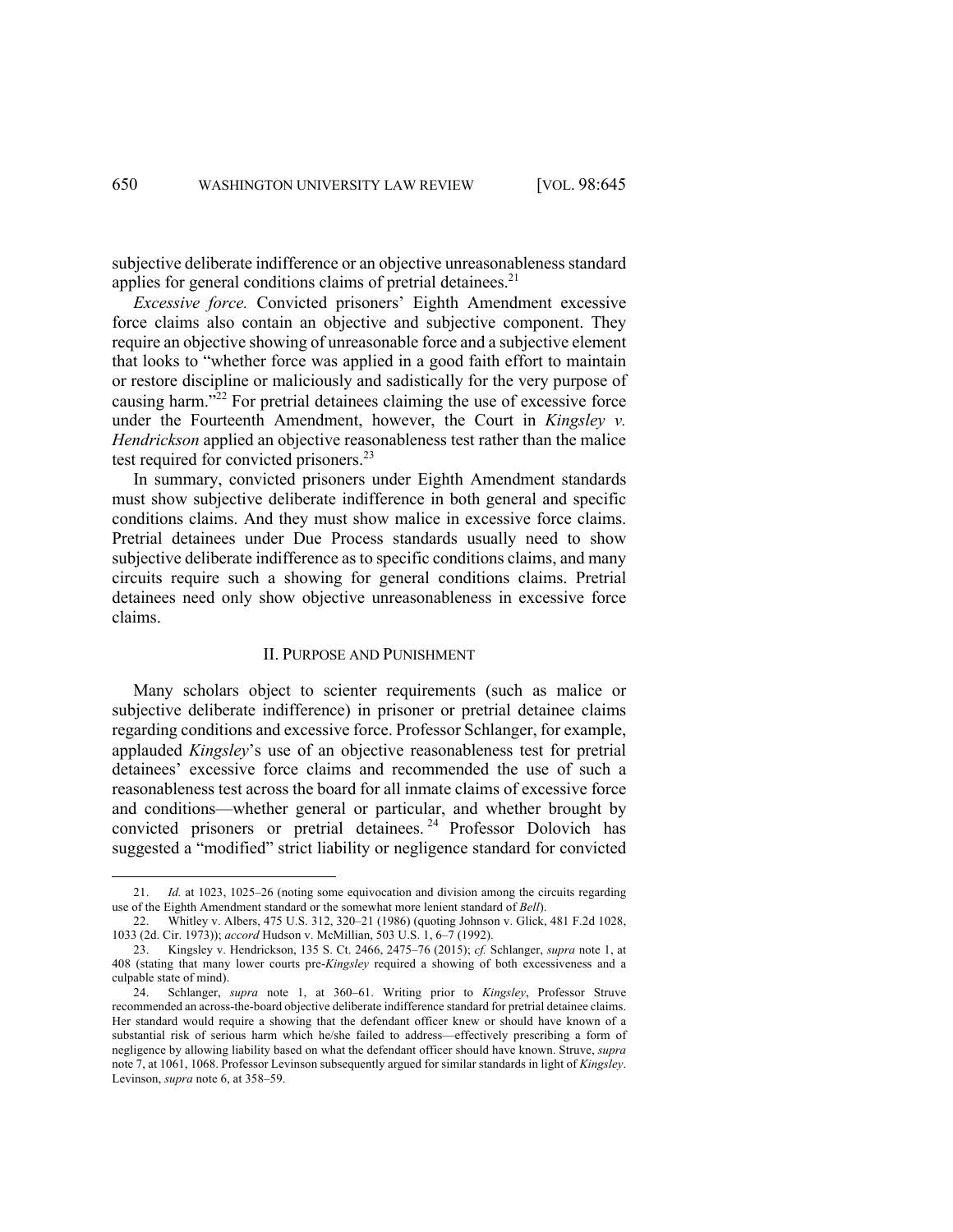prisoners' claims, $^{25}$  while Professor Ristroph has generally questioned the Court's focus on an intent to chastise or deter as critical to Eighth Amendment standards.<sup>26</sup>

These critics argue that the Court derives the scienter requirement from its mistaken conclusion that the Eighth Amendment cruel and unusual punishment prohibition requires an intent to punish. To assess their arguments, it is first necessary to determine what role punishment plays in both Eighth Amendment and analogous substantive due process doctrine.

# *A. The Role of a No-Punishment Norm in Eighth Amendment and Substantive Due Process Cases*

The Eighth Amendment historically addressed legislatively and judicially imposed sentences.<sup>27</sup> These practices clearly involved an intent to chastise or deter, and constitutional issues often focused on whether the intended punishment was cruel and unusual. $^{28}$  As the Eighth Amendment expanded into other areas, Judge Henry Friendly's influential opinion in *Johnson v. Glick*<sup>29</sup> suggested that a showing of deliberate imposition of punishment was required to hold corrections officials liable for Eighth Amendment violations:

Excessive bail shall not be required, nor excessive fines imposed, nor cruel and unusual punishments inflicted suggests action taken, usually by a court, in carrying out a legislative authorization or command. . . . The background of our own Bill of Rights, however, makes clear that the Eighth Amendment was intended to apply not

<sup>25.</sup> Dolovich, *supra* note 1, at 936. Although her standard seems addressed to Eighth Amendment conditions claims, particular and general, she sometimes appears to consider excessive force claims. *See, e.g.*, *id.* at 905–06 (considering *Hudson*, an excessive force case, to show that state agents' "treatment of prisoners in the course of administering state-imposed prison terms constitutes the penalty the state has imposed"). Professor Dolovich also seems to see pretrial detainee claims as more or less encompassed by her discussion, on the assumption that courts tend to accord detainees the same rights as convicted prisoners. *Id.* at 886 n.15.

<sup>26.</sup> Ristroph, *supra* note 1, at 1395–97 ("It is simply not true that only acts intended to chastise or deter are commonly recognized as punishment."); *cf.* Reinert, *supra* note 6, at 824, 859 (providing some historical evidence of a malice requirement but disfavoring a malice requirement for contemporary Eighth Amendment claims); Stinneford, *supra* note 6, at 458, 463–64 (arguing against a requirement that cruelty be intentional).

<sup>27.</sup> *See generally* Alexander A. Reinert, *Eighth Amendment Gaps: Can Conditions of Confinement Litigation Benefit from Proportionality Theory?*, 36 FORDHAM URB. L.J. 53, 54, 61–68 (2009) (providing a history of Eighth Amendment case law).

<sup>28.</sup> *See, e.g.*, *In re* Kemmler, 136 U.S. 436, 441–42, 447–49 (1890) (upholding a statutory provision for electrocution); Weems v. United States, 217 U.S. 349, 382 (1910) (finding the harsh penalties provided by Philippine law under which the defendant was sentenced to be cruel and unusual).

<sup>29.</sup> 481 F.2d 1028 (2d Cir. 1973). *Glick* involved a pretrial detainee claim of excessive force, but Judge Friendly discussed convicted prisoners as well. Substantive due process—not the Eighth Amendment—was generally the source of the prohibition against excessive force for convicted prisoners as well as pretrial detainees at that time. *See id.* at 1032–33.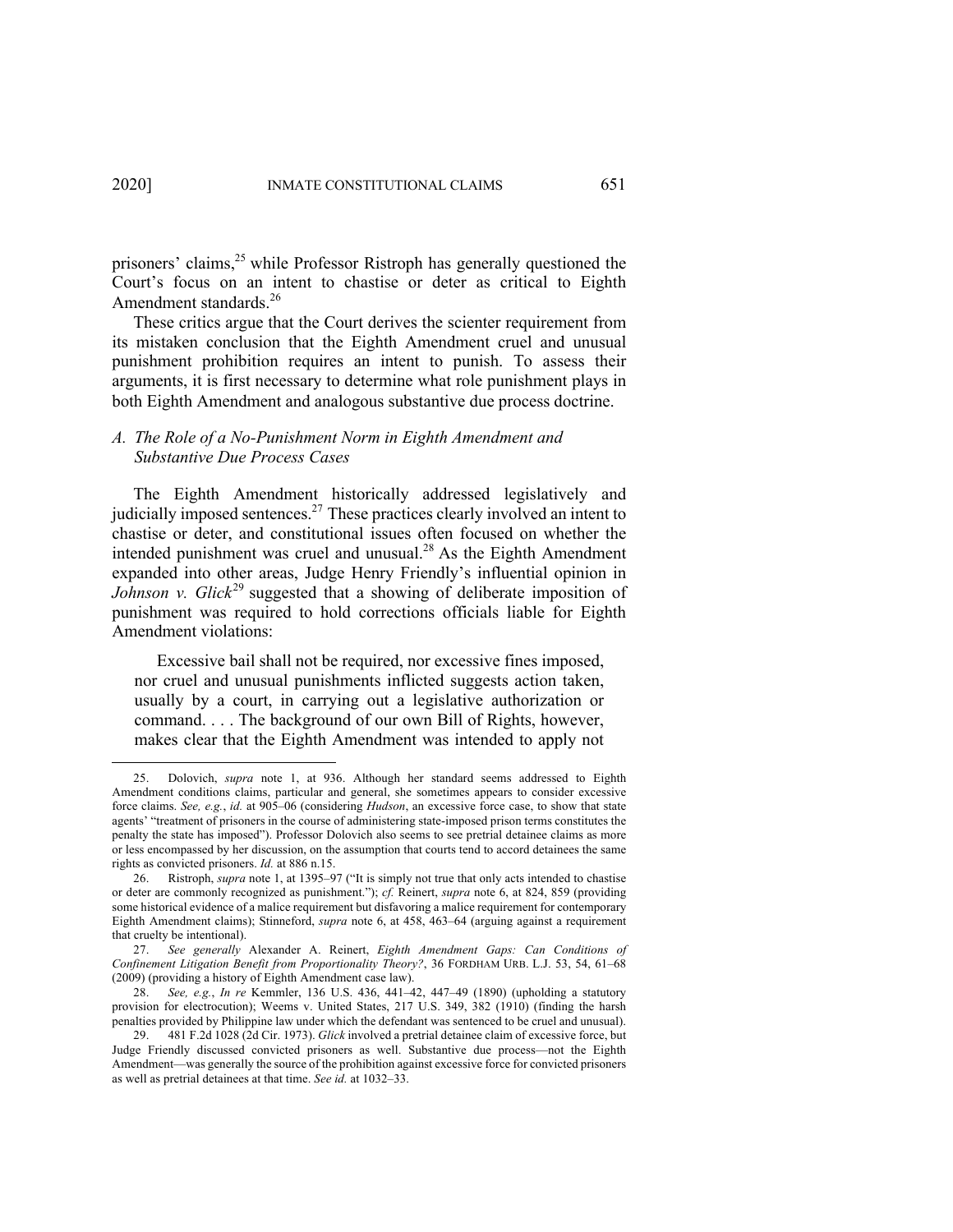only to the acts of judges but as a restraint on legislative action as well. . . . Indeed, every decision of the Supreme Court striking down a punishment under the Eighth Amendment has concerned a legislative act.

We do not suggest, however, that the cruel and unusual punishment clause must necessarily be read as limited to acts of legislatures in authorizing sentences or of judges imposing them. It can fairly be deemed to be applicable to the manner in which an otherwise constitutional sentence, as the death penalty was then thought to be, is carried out by an executioner, or to cover conditions of confinement which may make intolerable an otherwise constitutional term of imprisonment. On a parity of reasoning, we find no difficulty in considering the cruel and unusual punishment clause to be applicable to such systems of prison discipline as solitary confinement or corporal punishment. The thread common to all these cases is that "punishment" has been deliberately administered for a penal or disciplinary purpose, with the apparent authorization of high prison officials charged by the state with responsibility for care, control, and discipline of prisoners. In contrast, although a spontaneous attack by a guard is "cruel" and, we hope, "unusual," it does not fit any ordinary concept of "punishment."<sup>30</sup>

Since Friendly wrote in 1973, Eighth Amendment claims have further expanded, and now include not only general conditions claims (to which Friendly alluded), but also episodic harms such as specific conditions claims (e.g., third-party violence and medical needs claims) and excessive force claims. For the most part, these inmate Eight Amendment claims do not involve infliction of harm as part of the legislatively and judicially prescribed sentences, nor even as part of prescribed penalties for disciplinary infractions.<sup>31</sup>

In this expanded Eighth Amendment universe, the Court has required scienter as a rough substitute for the intent to punish that inherently accompanies legislatively and judicially imposed sentences. If a corrections official is deliberately indifferent or malicious in causing certain harms, his reprobated intent is treated as a kind of intent to punish (beyond the legally imposed penalties). In effect, a no-punishment norm is reflected in the scienter requirements for prison conditions and excessive force cases.

Characterizing the cases as prescribing a no-punishment norm may seem odd, because convicted prisoners can obviously be subjected to the intended

<sup>30.</sup> *Id.* at 1031–32 (citations omitted).

<sup>31.</sup> *But cf.* Hope v. Pelzer, 536 U.S. 730 (2002) (considering the sanctioned use of a hitching post as punishment for disciplinary infractions).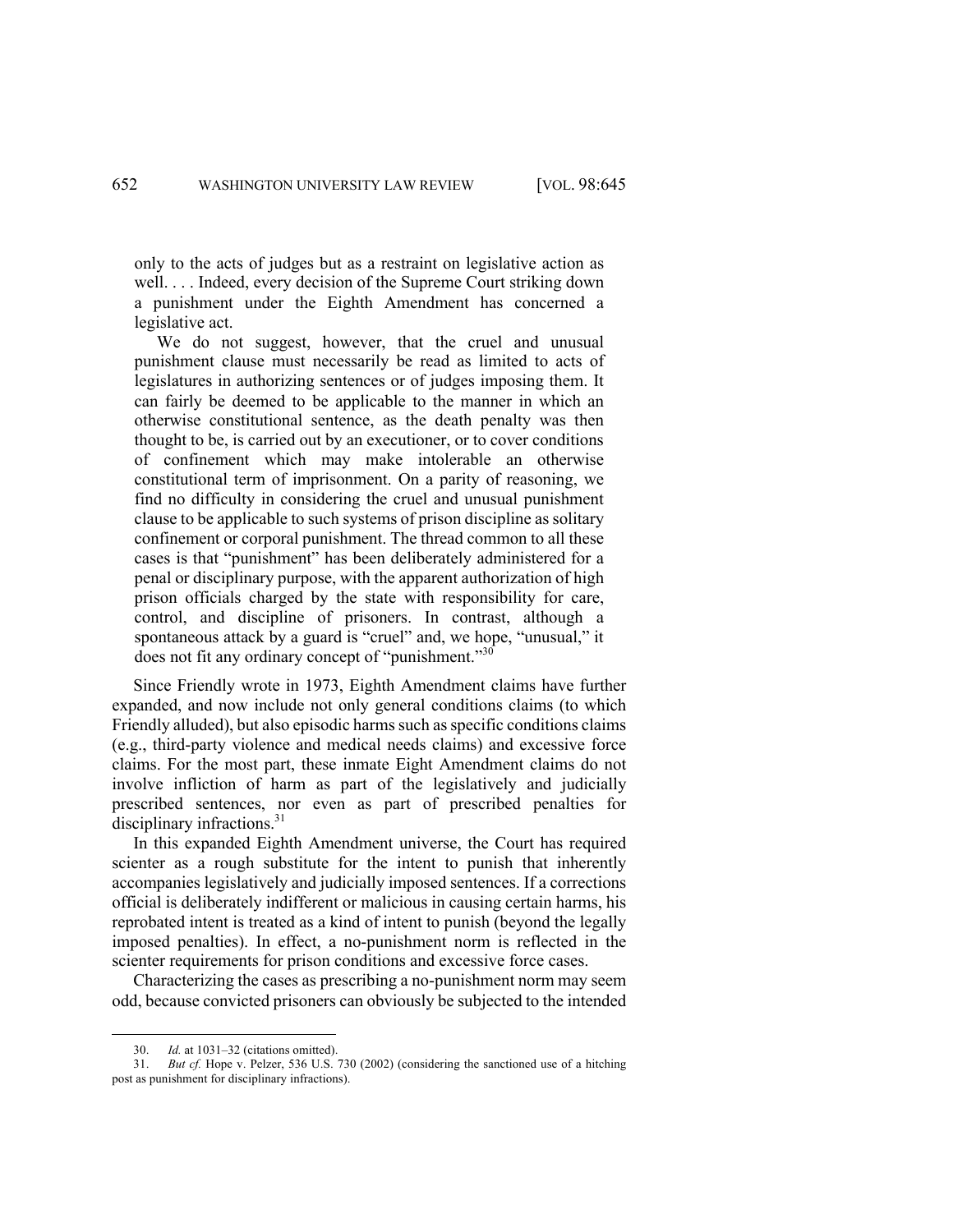punishment of incarceration. And imprisonment may properly entail some discomfort, including less-than-ideal living conditions, as part of the lawfully prescribed punishment. <sup>32</sup> But to establish an Eighth Amendment violation as outlined in Part I, a prisoner needs to show both an objective harm that crosses some threshold beyond the ordinary attributes of prison life, together with a subjective element. When both of those elements are present, the harm becomes illicit punishment.

For example, a general conditions case could not be established by showing routine discomforts associated with incarceration; the objective component of a constitutional violation would be missing, even if an intent to impose such discomforts may be present. By contrast, failure to meet basic human needs due to prison officials' deliberate indifference crosses into illicit punishment—meeting both an objective standard (failure to meet basic human needs rather than ordinary discomforts that attend prison life)<sup>33</sup> plus a subjective standard (deliberate indifference).<sup>34</sup> And in specific conditions cases involving a particular prisoner's medical care, officials' failure to provide top flight medical care will not meet an objective standard, but serious medical needs to which officers are deliberately indifferent will cross into an Eighth Amendment violation. <sup>35</sup> While some prisoner-onprisoner jostling and injuries may follow from not holding prisoners in isolation,<sup>36</sup> substantial risks of serious injury to which officers are deliberately indifferent will make out a specific conditions case.<sup>37</sup> Similarly, while some use of physical force by guards is necessary to maintain order and discipline, objectively unreasonable force that is maliciously inflicted on a convicted prisoner to cause pain is treated as illicit punishment.<sup>38</sup>

Although the language of "punishment" is not found in the Due Process Clauses, a no-punishment notion is nevertheless relevant to pretrial detainees' substantive due process claims. In *Bell v. Wolfish*, <sup>39</sup> pretrial detainees challenged several general conditions, including double bunking and limitations on the receipt of books. <sup>40</sup> To ground protections for detainees in the constitutional text, then-Justice Rehnquist reasoned that

<sup>32.</sup> Rhodes v. Chapman, 452 U.S. 337, 348–49 (1981) ("To the extent that such conditions are restrictive and even harsh, they are part of the penalty that criminal offenders pay for their offenses against society.").

<sup>33.</sup> *Id*. at 347.

<sup>34.</sup> *See* Wilson v. Seiter, 501 U.S. 294, 303–04 (1991).

<sup>35.</sup> Estelle v. Gamble, 429 U.S. 97, 104–06 (1976).

<sup>36.</sup> *Cf.* Youngberg v. Romeo, 457 U.S. 307, 320 (1982) (considering the involuntary confinement of persons with mental disabilities) ("And an institution cannot protect its residents from all danger of violence if it is to permit them any freedom of movement.").

<sup>37.</sup> *See* Farmer v. Brennan, 511 U.S. 825, 837–38 (1994).

<sup>38.</sup> *See* Hudson v. McMillian, 503 U.S. 1, 6–7 (1992).

<sup>39.</sup> 441 U.S. 520 (1979).

<sup>40.</sup> *Id*. at 520, 527.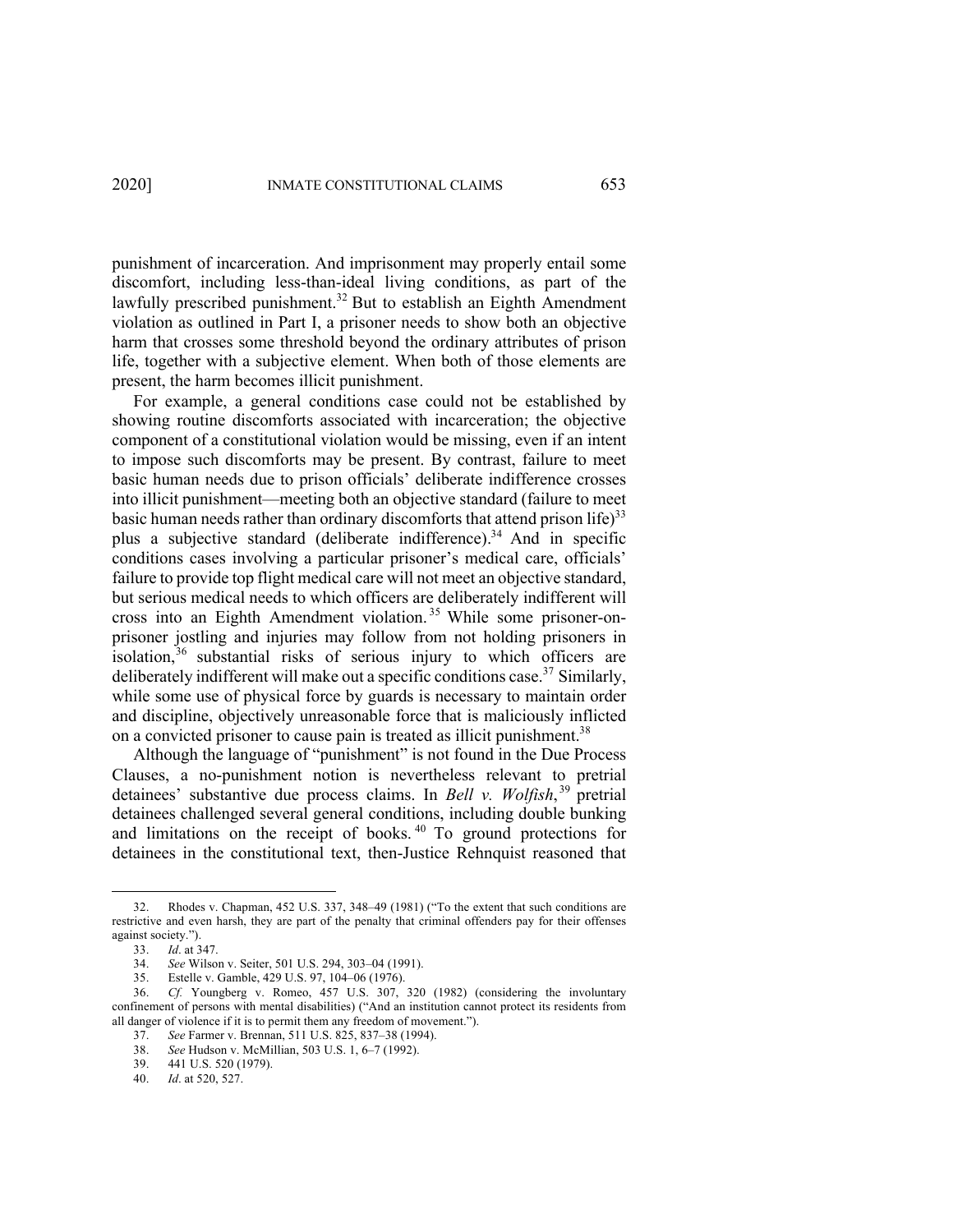pretrial detainees are not yet subject to official state punishment under the Eighth Amendment, and therefore it would violate due process if state officials did subject them to punishment.<sup>41</sup> Thus, the no-punishment notion will often play a role in pretrial detainee cases similar to the no-punishment notion in convicted prisoner cases.<sup>42</sup>

One might suppose that it would be easier to meet the Fourteenth Amendment no-punishment standard than the Eighth Amendment nopunishment standard,<sup>43</sup> given that the Eighth Amendment proscribes only cruel and unusual punishment whereas substantive due process under *Bell*  proscribes punishment altogether. Alternatively, one might assume that it would be easier to make out a claim under a specific Bill of Rights provision, such as the Eighth Amendment, than under the vaguer standards of substantive due process.<sup>44</sup> But in both contexts the Court uses similar nopunishment norms, and the standards have tended to be the same (*Kingsley* and some courts' approaches to general conditions cases excepted). For example, in neither the pretrial detention nor the postconviction context are state officials liable for all prisoner-on-prisoner altercations; it is only when officials are deliberately indifferent to a substantial risk of serious harm that illicit state punishment has occurred. In both contexts, the state may provide less-than-ideal medical care, but at some point officials cross a line into illicit punishment—where the medical needs are objectively serious and officials are deliberately indifferent to them. And as to general conditions cases, the Court has indicated that both convicted prisoners and pretrial detainees can be subjected to some discomfort without violating either the Eighth Amendment or substantive due process, but deliberate indifference to basic human needs violates both. 45

Although the Court has prescribed a no-punishment norm for claims not involving attacks on legislatively or judicially prescribed sentences, and views the no-punishment norm as requiring scienter, this does not mean that the Court in fact requires a specific intention to chastise or deter to meet the

<sup>41.</sup> *Id*. at 535 n.16 ("Where the State seeks to impose punishment without such an adjudication, the pertinent constitutional guarantee is the Due Process Clause of the Fourteenth Amendment." (quoting Ingraham v. Wright, 430 U.S. 651, 671–72 n.40 (1977))).

<sup>42.</sup> *See supra* note 9.

<sup>43.</sup> *Cf.* Youngberg v. Romeo, 457 U.S. 307, 321–22 (1982) ("Persons who have been involuntarily committed are entitled to more considerate treatment and conditions of confinement than criminals whose conditions of confinement are designed to punish." (citation omitted)); *cf.* Schlanger, *supra* note 1, at 432–33 (arguing against allowing harsher standards for convicted prisoners and noting that "jails tend to be harsher, more idle, and more dangerous than prisons").

<sup>44.</sup> *See* County of Sacramento v. Lewis, 523 U.S. 833, 842 (1998) (noting the Court's "reluctan[ce] to expand the concept of substantive due process"); *id.* at 846 (only egregious conduct by executive officers should be deemed violative of substantive due process).

<sup>45.</sup> *Bell*, 441 U.S. at 534 (some discomfort experienced by a pretrial detainee does not rise to deprivation of a fundamental liberty interest). As noted above, some courts see the standard for general conditions claims as more lenient for pretrial detainees. *See supra* note 21.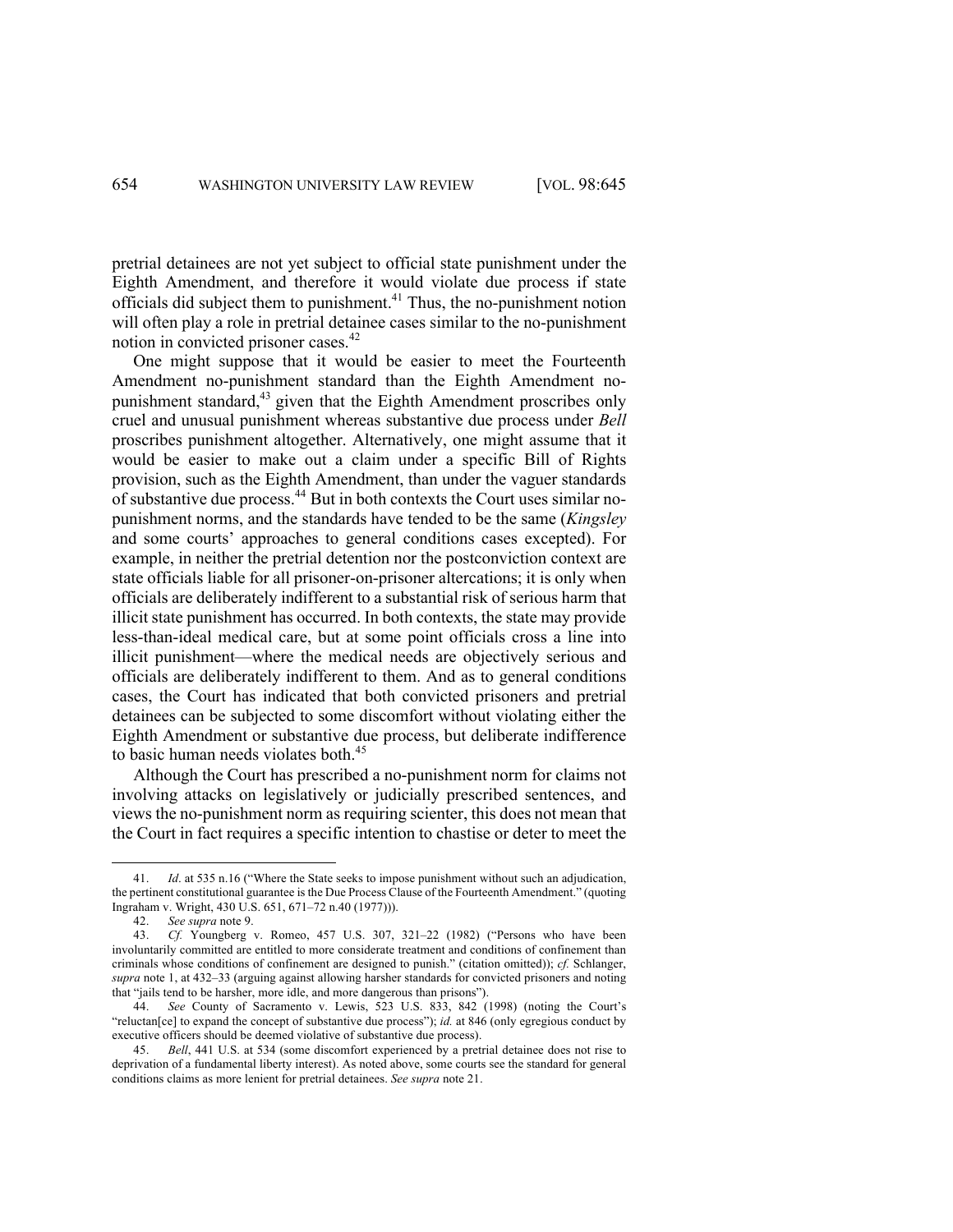scienter requirement. As Justice O'Connor stated when using the Eighth Amendment to address a claim of excessive force in *Whitley v. Albers*<sup>46</sup> and in prescribing a malice standard: "To be cruel and unusual punishment, conduct that does not purport to be punishment at all must involve more than ordinary lack of due care for the prisoner's interests or safety."<sup>47</sup> Justice Scalia analogously stated in *Wilson v. Seiter*, <sup>48</sup> "If the pain inflicted is not formally meted out *as punishment* by the statute or the sentencing judge, some mental element must be attributed to the inflicting officer before it can qualify."<sup>49</sup> To the extent the Court uses a no-punishment concept to define a more extended range of harms than those directed by legislatively and judicially imposed sentences, the Court sensibly has required an official's culpable state of mind––even if a specific intention to punish is not required.<sup>50</sup>

## *B. Punishment and Other Purposes*

The background no-punishment principle in the Eighth Amendment and the Due Process Clauses has somewhat benefitted inmates by treating certain injuries that occur during incarceration as constitutional violations if the action or inaction that caused them was accompanied by scienter. But critics would make the standards even more helpful to inmates by eliminating the scienter element altogether.<sup>51</sup> They particularly fault Justice Scalia's opinion in *Wilson v. Seiter*, <sup>52</sup> in which a convicted prisoner sought injunctive relief for general prison conditions such as insufficient heating and cooling. <sup>53</sup> In requiring a showing of prison officials' deliberate indifference to make out an Eighth Amendment claim––even in a general conditions case––Scalia stated:

The source of the intent requirement is not the predilections of this Court, but the Eighth Amendment itself, which bans only cruel and

50. Both Professors Schlanger and Dolovich argue that if an intent to punish is required to constitute a violation of the Eighth Amendment, then deliberate indifference standards are inconsistent with the Eighth Amendment. Schlanger, *supra* note 1, at 386; Dolovich, *supra* note 1, at 895–96. But if the Supreme Court—as it purports to do—is translating an Eighth Amendment standard to situations not involving a focused intent to punish, some culpable state-of-mind requirement may be appropriate. As discussed below, moreover, proof of scienter is often required for substantive due process claims. *See infra* text accompanying notes 82–91.

51. *See supra* note 7.

52. *See* Schlanger, *supra* note 1, at 378 (stating that *Gamble* and *Albers* "gestured towards a textual hook" that would later become central to Scalia's Eighth Amendment jurisprudence with *Wilson*).

53. *Wilson*, 501 U.S. at 296.

<sup>46.</sup> 475 U.S. 312 (1986).

<sup>47.</sup> *Id.* at 319.

<sup>501</sup> U.S. 294, 300 (1991).

<sup>49.</sup> *Id.* at 300.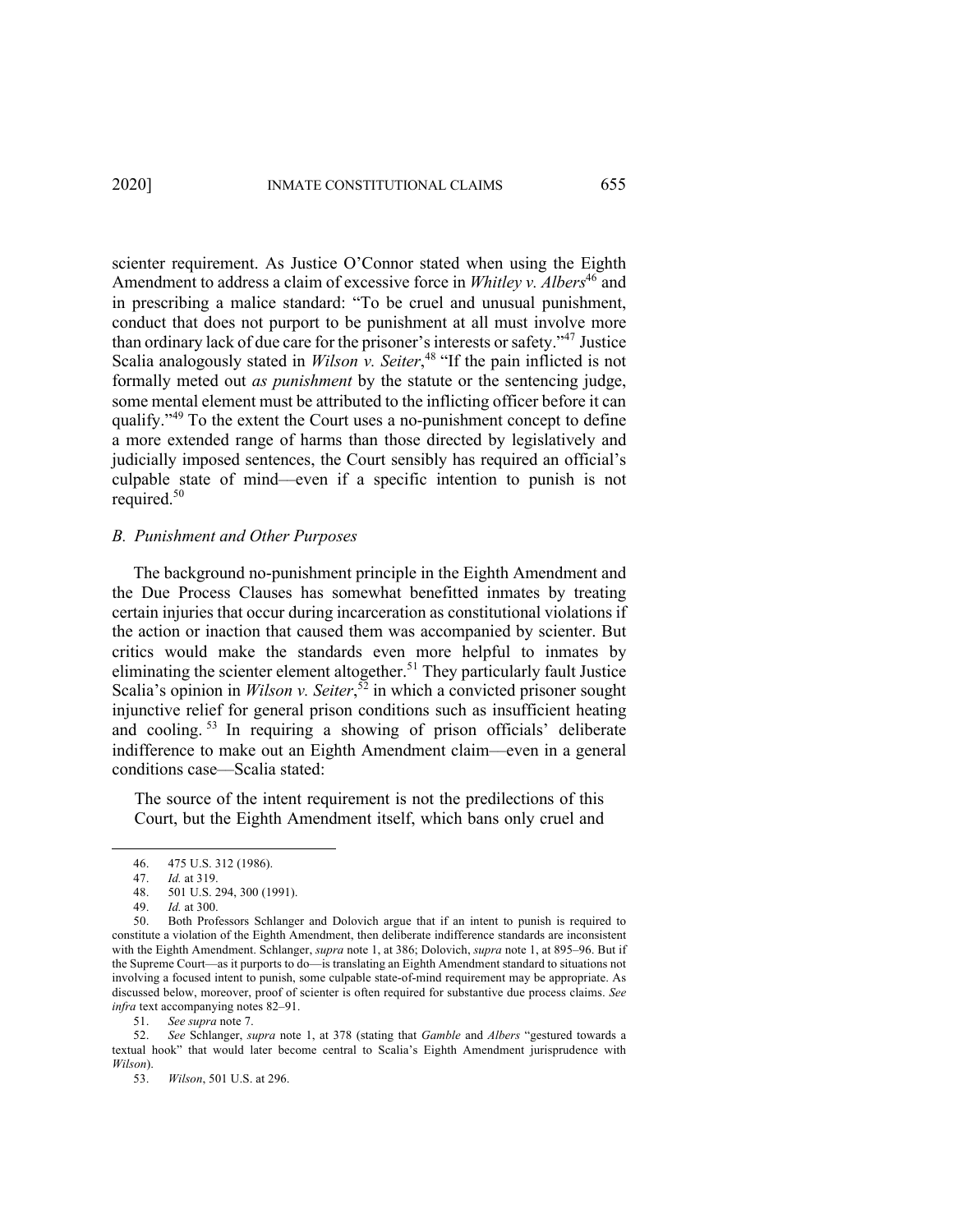unusual *punishment*. . . . As Judge Posner has observed: "The infliction of punishment is a deliberate act intended to chastise or deter. This is what the word means today; it is what it meant in the eighteenth century  $\dots$ ."<sup>54</sup>

The scienter critics do not claim that a purpose to punish, in the sense of intent to chastise or deter, is necessarily irrelevant in determining whether an inmate is suffering impermissible punishment. They do claim, however, that such purposes are not the only purposes behind punishment, and they apparently view such alternative purposes as dissipating a scienter requirement.

As Professor Schlanger has stated, "The point is that chastisement and deterrence are far from the only purposes of punishment, and that intent to punish is important but not definitional in identifying what punishment is."<sup>55</sup> She points out, for example, that "[c]riminal restitution . . . is intended to make victims whole. In the era of self-supporting or profit-making prisons, sentences of hard labor were intended to promote profitable use of prison labor."<sup>56</sup> These cited purposes, however, are generally consistent with, and overlap with, intentions to chastise or deter. Imposing restitution as part of a criminal sentence comports with intentions to chastise and deter, even if it serves the additional purpose of compensating a victim. Imposing hard labor is part of a sentence intended to chastise and deter, even if profit may also have been a motive. It is not clear why possible additional purposes for punishment displace reliance on intentions to chastise and deter to support state-of-mind requirements in inmate suits.

Alternative purposes to chastisement and deterrence, moreover, may still constitute purposes that support scienter requirements. For example, Professor Ristroph points out that some framers saw the Eighth Amendment as encompassing a prohibition on torture with a purpose to obtain information. <sup>57</sup> The torturer, however, surely has a culpable state of mind: an intent to inflict pain that is not legally justified. And it is a culpable state of

<sup>54.</sup> *Id.* at 300 (citation omitted); *cf.* Brittany Glidden, *Necessary Suffering?: Weighing Government and Prisoner Interests in Determining What Is Cruel and Unusual*, 49 AM. CRIM. L. REV. 1815, 1859 (2012) (arguing the text of the Eighth Amendment requires subjective intent).

<sup>55.</sup> Schlanger, *supra* note 1, at 388; *see also id.* at 361 (considering this "undersupported and idiosyncratic definition of the concept of 'punishment'" to be the "foundation for a subjective liability standard").

<sup>56.</sup> *Id.* at 386–87; *see also* Ristroph, *supra* note 1, at 1396 ("There is little doubt that what we call punishment is sometimes aimed at incapacitation, sometimes at reform or rehabilitation, and in still other instances at restoration of wealth or other goods to the victim, at demonstrating the punisher's political power, or at the satisfaction of popular sentiment.").

<sup>57.</sup> Ristroph, *supra* note 1, at 1396. She recognizes, however, that such claims are generally not considered under the Eighth Amendment today. *Id.*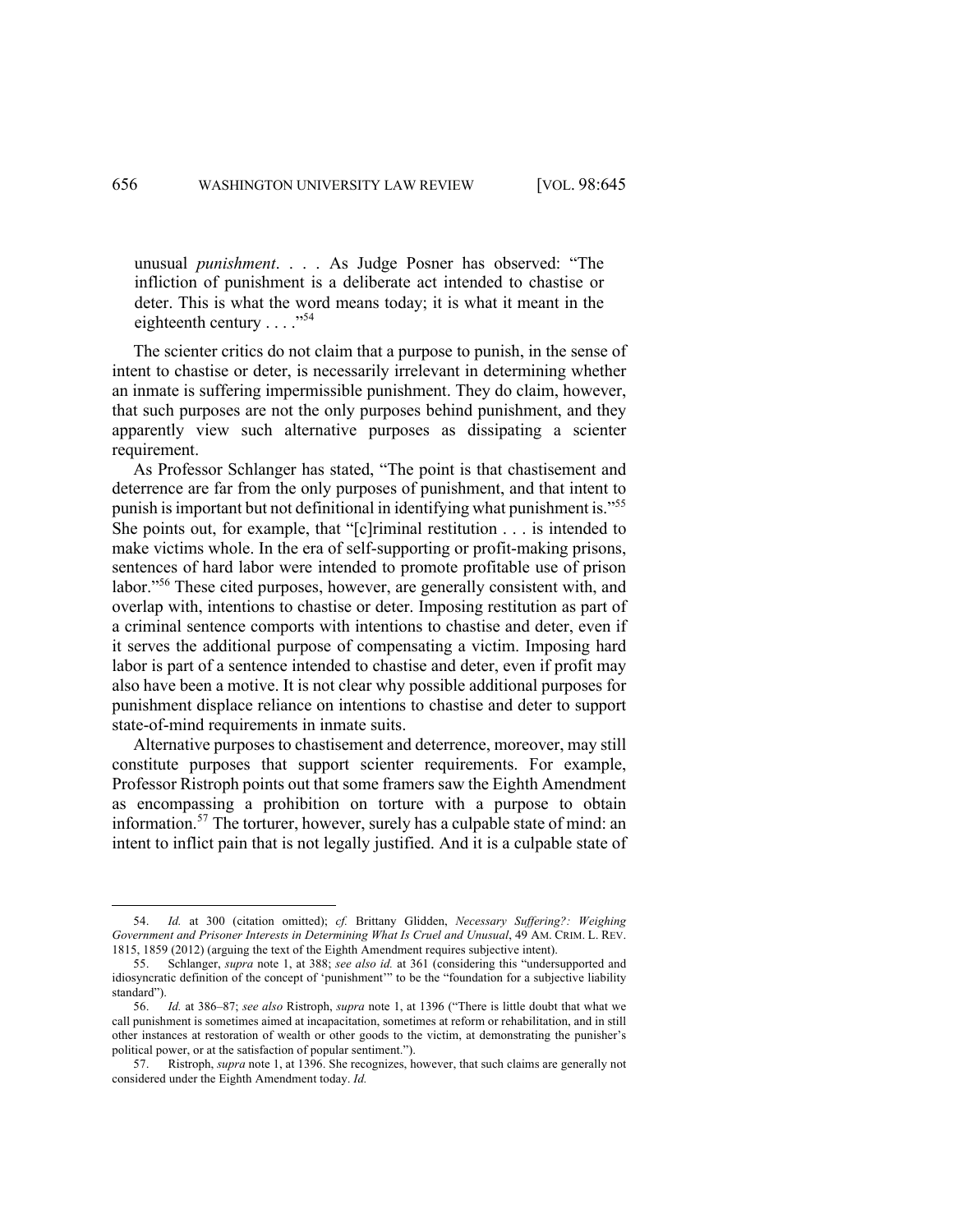mind, not a focused intent to chastise or deter, that the Court requires in inmate cases.<sup>58</sup>

### *C. Effects as Punishment?*

The scienter critics apparently see their undermining of purposes to chastise and deter as supporting the idea that harsh effects should be enough to qualify as punishment.<sup>59</sup> Focusing on effects means that the objective component of inmate claims would be the central element in determining liability, and scienter requirements could be eliminated in favor of negligence or strict liability standards.

Both Professors Schlanger and Ristroph rely on *Kennedy v. Mendoza-Martinez*<sup>60</sup> to support their claims that effects should suffice.<sup>61</sup> The Court in *Mendoza-Martinez* held unconstitutional a statute that allowed administrative imposition of the loss of citizenship on citizens who departed the United States to avoid military service. The Court held that the loss of citizenship was penal, and thus its administrative imposition inflicted punishment "without affording the procedural safeguard guaranteed by the Fifth and Sixth Amendments" for criminal trials.<sup>62</sup> As to whether such a disadvantage should be considered "penal or regulatory in character,"<sup>63</sup> the Court stated:

Whether the sanction involves an affirmative disability or restraint, whether it has historically been regarded as a punishment, whether it comes into play only on a finding of *scienter*, whether its operation will promote the traditional aims of punishment—retribution and deterrence, whether the behavior to which it applies is already a crime, whether an alternative purpose to which it may rationally be connected is assignable for it, and whether it appears excessive in relation to the alternative purpose assigned are all relevant to the inquiry, and may often point in differing directions. Absent conclusive evidence of congressional intent as to the penal nature of a statute, these factors must be considered in relation to the statute on

<sup>58.</sup> *See supra* notes 46–50 and accompanying text.

<sup>59.</sup> *See* Dolovich, *supra* note 1, at 905–06 (arguing that the intent to imprison is enough to infer an intent to punish, so harms that occur during confinement should be actionable if they are cruel, without reference to state of mind); *see also* Ristroph, *supra* note 1, at 1358, 1391–94 (discussing scholarship that argues intent is in all events morally irrelevant); Barrozo, *supra* note 7, at 231–32 (explaining a "victim-subjective" conception of cruelty).

<sup>60.</sup> 372 U.S. 144 (1963).

<sup>61.</sup> *See infra* notes 65–66 and accompanying text.

<sup>62.</sup> *Mendoza-Martinez*, 372 U.S. at 165–66.

<sup>63.</sup> *Id.* at 168.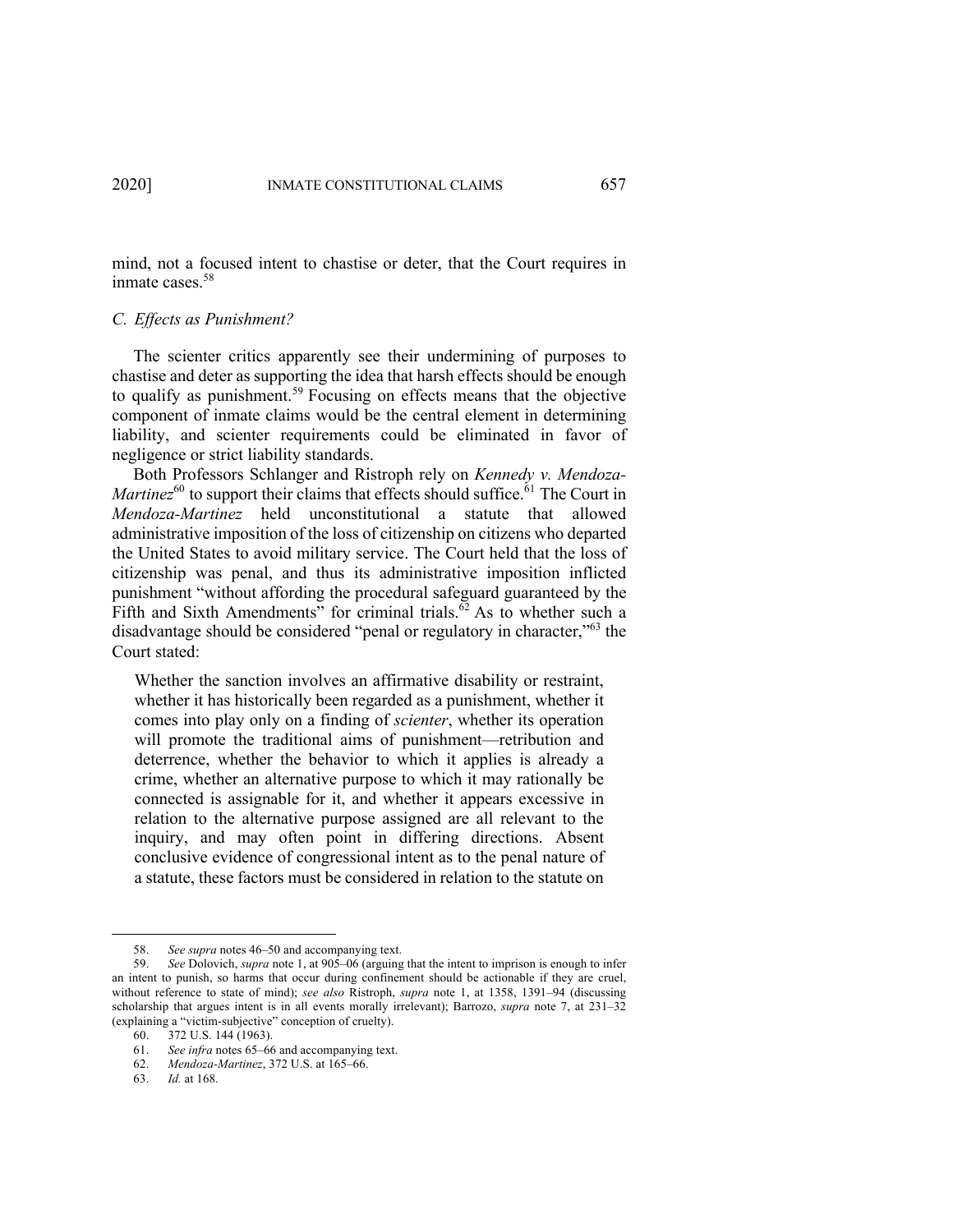# its face.<sup>64</sup>

Professor Schlanger points out that "promot[ing] the traditional aims of punishment—retribution and deterrence" is only one of many factors, and that other factors are "explicitly about effects, not intent." <sup>65</sup> Professor Ristroph argues that "[t]he doctrine allows, in theory, for a statute's effects to take precedence over its intent."66

The *Mendoza-Martinez* factors, however, seem overall directed to ascertaining a legislative intention to punish.<sup>67</sup> The most effects-based language in the Court's opinion is "whether an alternative purpose to which it may rationally be connected is assignable for it, and whether it appears excessive in relation to the alternative purpose assigned." But even this inquiry appears to be directed toward discerning underlying punitive legislative intent. <sup>68</sup> What is more, the case law on characterizing purportedly noncriminal statutes has adhered closely to intent to punish requirements, as Professor Ristroph herself points out.<sup>69</sup>

## III. THE PROPRIETY OF A SCIENTER REQUIREMENT FOR INMATE SUITS EVEN APART FROM PUNISHMENT

The scienter critics believe that by arguing that an intent to chastise or deter is not necessary for an act to constitute punishment, they have cleared the way for standards they believe more appropriate for inmate suits.<sup>70</sup> Malice and subjective deliberate indifference requirements would be reduced to negligence or even strict liability. But even putting aside the premise that punishment requires scienter, the context of incarceration suggests the propriety of scienter requirements. Indeed, the malice standard for excessive force claims largely developed by reference to prison management rather than by reference to "punishment."

In *Johnson v. Glick*, discussed above, Judge Friendly articulated the malice standard in a pretrial detainee excessive force case under the Fourteenth Amendment, famously stating: "The management by a few guards of large numbers of prisoners, not usually the most gentle or tractable of men and women, may require and justify the occasional use of a degree

<sup>64.</sup> *Id.* at 168–69.

<sup>65.</sup> Schlanger, *supra* note 1, at 387–88.

<sup>66.</sup> Ristroph, *supra* note 1, at 1372.

<sup>67.</sup> For example: "whether the behavior to which [a sanction] applies is already a crime." *Mendoza-Martinez*, 372 U.S. at 168. *See also* Ristroph, *supra* note 1, at 1373 (noting courts have generally looked for a legislative punitive intent, but that establishing such intent can be difficult). 68. *Cf.* Ristroph, *supra* note 1, at 1372 (stating that *Mendoza-Martinez* may allow for

determination of legislative intent "by a more complex analysis of multiple factors").

<sup>69.</sup> *See id.* at 1372–73 & nn.82–83.

<sup>70.</sup> *See supra* notes 24–26 and accompanying text.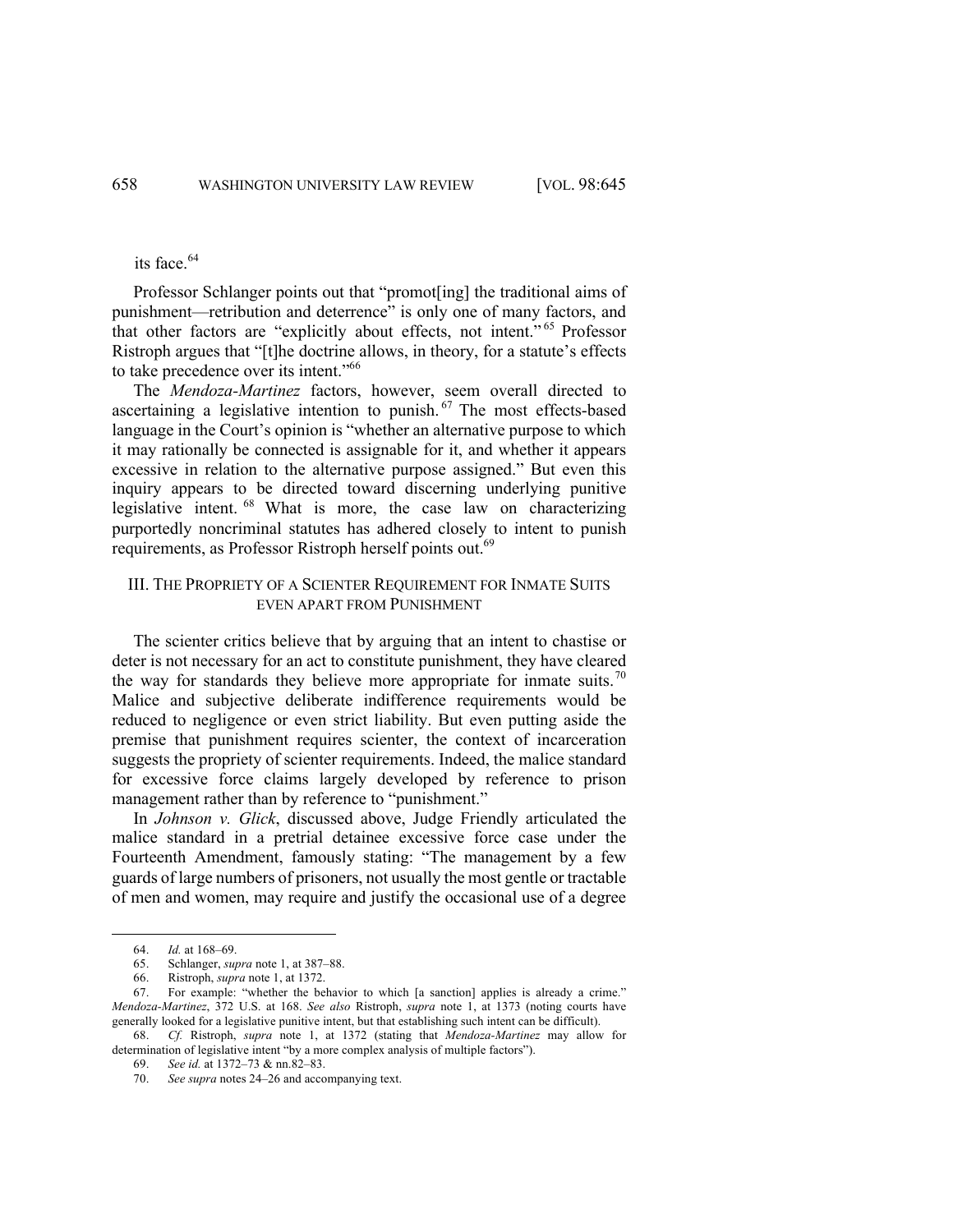of intentional force."71 Justice O'Connor resorted to the *Glick* standards for convicted prisoner excessive force claims under the Eighth Amendment in *Whitley v. Albers*,<sup> $72$ </sup> a case involving force used to suppress a prison riot. While adverting to punishment as suggesting that more than negligence should be required, she also relied on the "ever-present potential for violent confrontation and conflagration," which had ripened "into *actual* unrest and conflict" in that particular case.<sup>73</sup> In later extending the malice standard to a non-riot situation in *Hudson v. McMillian*, <sup>74</sup> Justice O'Connor stated, "Whether the prison disturbance is a riot or a lesser disruption, corrections officers must balance the need 'to maintain or restore discipline' through force against the risk of injury to inmates. Both situations may require prison officials to act quickly and decisively."<sup>75</sup> The difference between a reprobated purpose to inflict harm and a permissible purpose to maintain order and discipline is not always a clear one. The Court gave some leeway to corrections officials through scienter requirements, rather than applying a reasonableness standard similar to that used in Fourth Amendment excessive force cases—which do not involve inmates.

Justice Breyer in *Kingsley* departed from the *Whitley* malice standard for pretrial detainees' excessive force claims, in favor of an objective reasonableness standard like that used in Fourth Amendment cases.<sup>76</sup> Pretrial detainee claims, however, are similar to convicted prisoner claims with respect to officials' need to maintain order and discipline.<sup>77</sup> Indeed, the facts of *Kingsley* suggest as much—Kingsley, a pretrial detainee, resisted an order to remove some paper from a light bulb in his cell, leading to a physical altercation when officers removed him from his cell.78

Justice Breyer's ground for distinguishing *Whitley*'s standard from the Fourteenth Amendment substantive due process standard was: "The language of the two Clauses differs, and the nature of the claims often differs. And, most importantly, pretrial detainees (unlike convicted prisoners) cannot be punished at all, much less 'maliciously and sadistically.<sup>"79</sup> But as Professor Schlanger correctly points out, convicted prisoners and pretrial detainees generally are not distinguishable with respect to a no-punishment rationale; putting aside the death penalty for convicted prisoners, corporal punishment such as disciplinary flogging is

<sup>71.</sup> Johnson v. Glick, 481 F.2d 1028, 1033 (2d Cir. 1973).

<sup>72.</sup> 475 U.S. 312, 320–21 (1986).

<sup>73.</sup> *Id.* at 321 (citation omitted).

<sup>74.</sup> 503 U.S. 1 (1992). 75. *Id.* at 6.

<sup>76.</sup> Kingsley v. Hendrickson, 135 S. Ct. 2466, 2475–76 (2015).

<sup>77.</sup> *Cf. id.* at 2474 (highlighting the need to maintain institutional order as relevant).

<sup>78.</sup> *Id.* at 2470.

<sup>79.</sup> *Id.* at 2475.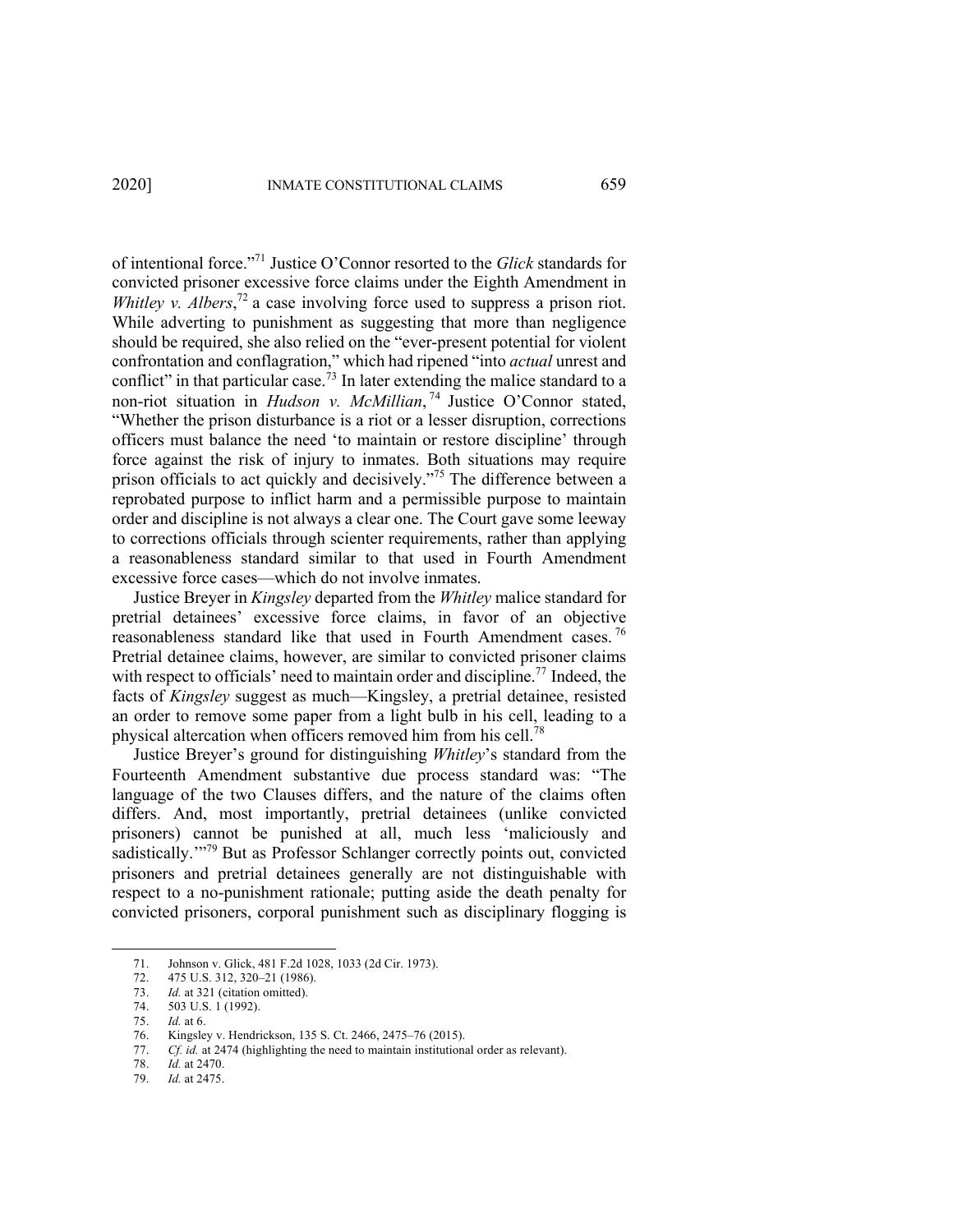generally forbidden as to all inmates.<sup>80</sup> While Professor Schlanger treats this similarity as a reason to extend the *Kingsley* holding to convicted prisoners, <sup>81</sup> it might just as easily suggest that *Kingsley* was wrongly decided. In short, both with respect to the need to maintain order, as well as with respect to a no-punishment rationale, pretrial detainees and convicted prisoners are similarly situated.

Putting aside excessive force claims, moreover, the requirement of subjective deliberate indifference for episodic conditions claims comports with generally applicable substantive due process standards. Professor Dolovich argues that the context of imprisonment imposes on the state affirmative duties to protect prisoners and that recognizing such affirmative duties should dispense with scienter requirements.<sup>82</sup> No one doubts that the state has affirmative duties toward inmates. For example, neither private persons nor public officers have general duties to protect free persons from nonofficial violence, <sup>83</sup> nor to assure that their serious medical needs are addressed.<sup>84</sup> By contrast, corrections officials are under duties with respect to such harms given the sequestration of prisoners, which entails foreclosing other sources of help. 85

But just because corrections officials owe affirmative duties to inmates does not answer the question of whether scienter should be required to make out a violation of those duties. On the one hand, when general tort law imposes an affirmative duty, the duty is generally one of reasonableness.<sup>86</sup> But constitutional violations are distinguishable from tort law, and the overall direction of the Supreme Court's jurisprudence as to executive official liability for episodic deficiencies has separated torts from constitutional violations by requiring more than negligence. In *County of Sacramento v. Lewis*<sup>87</sup>—a case involving a death resulting from a high-

87. 523 U.S. 833 (1998).

Schlanger, *supra* note 1, at 431-32 ("[N]either pretrial detainees nor post-conviction prisoners can lawfully be subjected to any corporal punishment . . . .").

<sup>81.</sup> *Id.* at 425 ("American jail and prison officials do not distinguish between pretrial detainees and convicted prisoners, in either conditions-of-confinement or use-of-force policy. The Constitution is best read to do the same.").

<sup>82.</sup> Dolovich, *supra* note 1, at 945 (arguing that the actual knowledge standard is underinclusive, and that "[t]o meet the state's carceral burden, prison officials at all levels must take affirmative steps to monitor, investigate, discover, and avert potential problems before those problems manifest themselves in prisoners' actual suffering").

<sup>83.</sup> DeShaney v. Winnebago Cty. Dep't of Soc. Servs., 489 U.S. 189, 195 (1989) ("But nothing in the language of the Due Process Clause itself requires the State to protect the life, liberty, and property of its citizens against invasion by private actors.").

<sup>84.</sup> *See, e.g.*, Harris v. McRae, 448 U.S. 297, 316–18 (1980) (holding that Congress was not required to provide funds for medically necessary abortions to indigent women).

<sup>85.</sup> *Cf.* Dolovich, *supra* note 1, at 915 (prisons create dangerous circumstances); Schlanger, *supra* note 1, at 418 ("Jail and prison render inmates unable to protect themselves without state participation . . . .").

<sup>86.</sup> *See* WILLIAM L. PROSSER, THE LAW OF TORTS 343–48 (4th ed. 1971).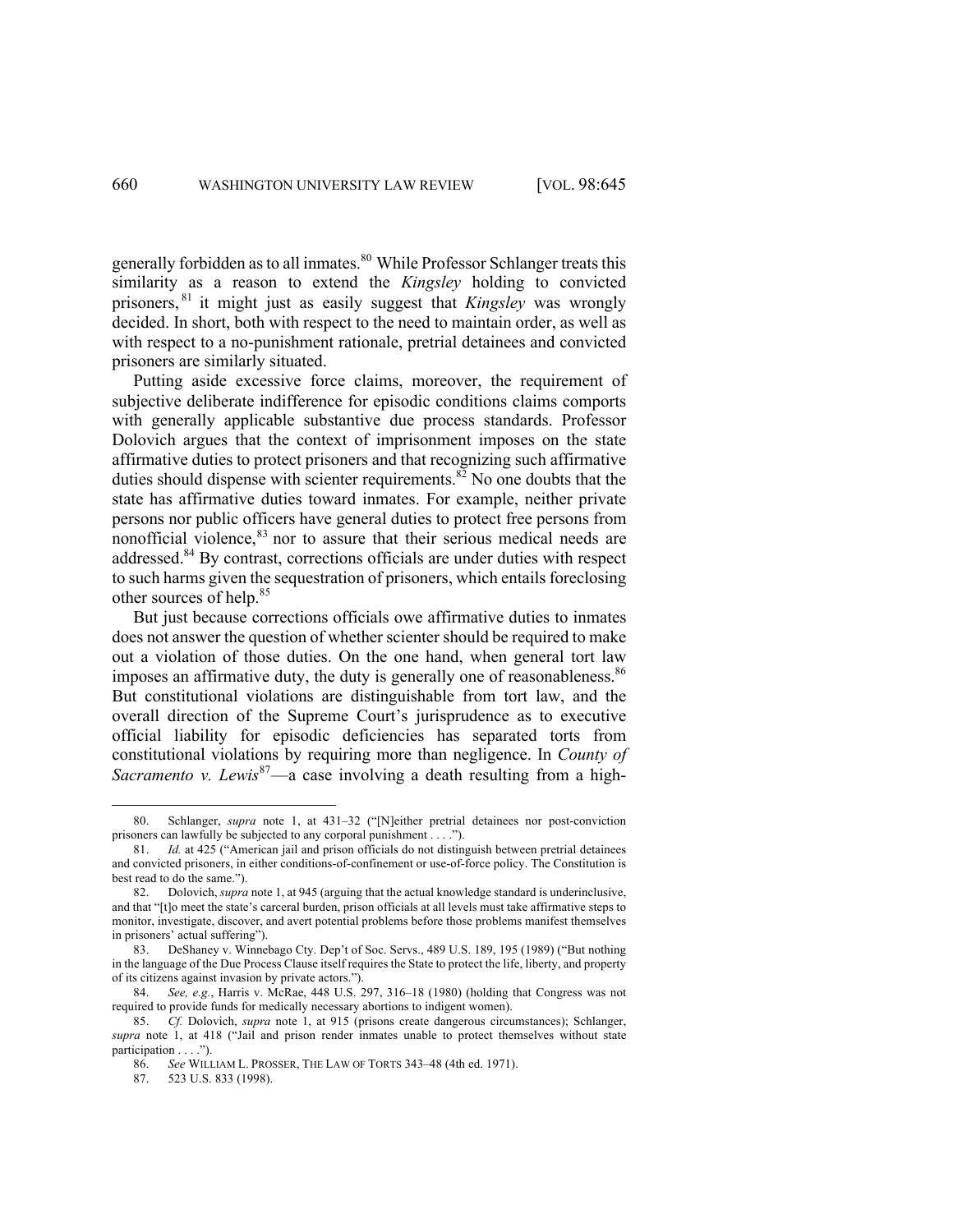speed chase—Justice Souter reasoned that constitutional violations by executive officials generally require more than negligence, because "our Constitution deals with the large concerns of the governors and the governed, but it does not purport to supplant traditional tort law in laying down rules of conduct to regulate liability for injuries that attend living together in society."<sup>88</sup> Accordingly, non-prisoner suits for constitutional liability against officers for third-party violence require—in addition to special factors giving rise to an affirmative duty (such as creating the danger)—a showing of deliberate indifference to a risk of which the officer was actually aware. <sup>89</sup> And the line of cases associated with *Parratt v. Taylor*, <sup>90</sup> involving episodic injuries to property and bodily integrity by state and local officials, has required proof of something more than negligence, based on the idea that constitutional violations should generally cover more aggravated situations than ordinary tort law violations.<sup>91</sup>

The substantive due process cases, however, may suggest that scienter requirements should be less important in general conditions cases. As *County of Sacramento v. Lewis*<sup>92</sup> pointed out, scienter is more often required for substantive due process claims concerning random executive acts than it is for legislation.  $93$  Ongoing conditions or practices may be more analogous to legislation than to episodic executive actions. But the intuition that objective elements should be the primary concern in general conditions claims may be less because scienter is not required in such cases, than

<sup>88.</sup> *Id.* at 848–49 (quoting Daniels v. Williams, 474 U.S. 327, 332 (1986)); *see also id.* at 848 ("In *Paul v. Davis*, 424 U.S. 693, 701 (1976), . . . we explained that the Fourteenth Amendment is not a 'font of tort law to be superimposed upon whatever systems may already be administered by the States.'"); Estelle v. Gamble, 429 U.S. 97, 106 (1976) ("Medical malpractice does not become a constitutional violation merely because the victim is a prisoner."). In *Youngberg v. Romeo*, 457 U.S. 307 (1982), a case involving an involuntarily committed patient at a state hospital, the Court distinguished prisoner cases, *id.* at 321–22, and discussed a duty to provide reasonable safety to such patients, *id.* at 319. The Court, however, also required more than negligence to establish liability as to determinations regarding treatment or habilitation. *Id.* at 323 ("[L]iability may be imposed only when the decision by the professional is such a substantial departure from accepted professional judgment . . . as to demonstrate that the person responsible actually did not base the decision on such a judgement.").

<sup>89.</sup> *See* Laura Oren, *Safari into the Snake Pit: The State-Created Danger Doctrine*, 13 WM. & MARY BILL RTS. J. 1165, 1187–88 (2005) (stating that the circuits articulate the state-of-mind requirements as "'deliberate indifference,' 'willful disregard for the safety of the plaintiff,' or 'reckless' action in 'conscious disregard of [the] risk,' that, when viewed in total, shocks the conscience").

<sup>90.</sup> 451 U.S 527 (1981). Inmates were plaintiffs in many of these cases. *See, e.g.*, Hudson v. Palmer, 468 U.S. 517 (1984); Davidson v. Cannon, 474 U.S. 344 (1986).

<sup>91.</sup> Daniels v. Williams, 474 U.S. 327 (1986) (holding that prison official negligence did not constitute a deprivation for purposes of the Due Process Clause); Barbara E. Armacost, *Qualified Immunity: Ignorance Excused*, 51 VAND. L. REV. 583, 674 (1998) (claiming the Court was motivated by federalism concerns as well as concerns about trivializing constitutional rights).

<sup>92.</sup> 523 U.S. 833 (1998).

<sup>93.</sup> *See id.* at 846 ("[C]riteria to identify what is fatally arbitrary differ depending on whether it is legislation or a specific act of a governmental officer that is at issue.").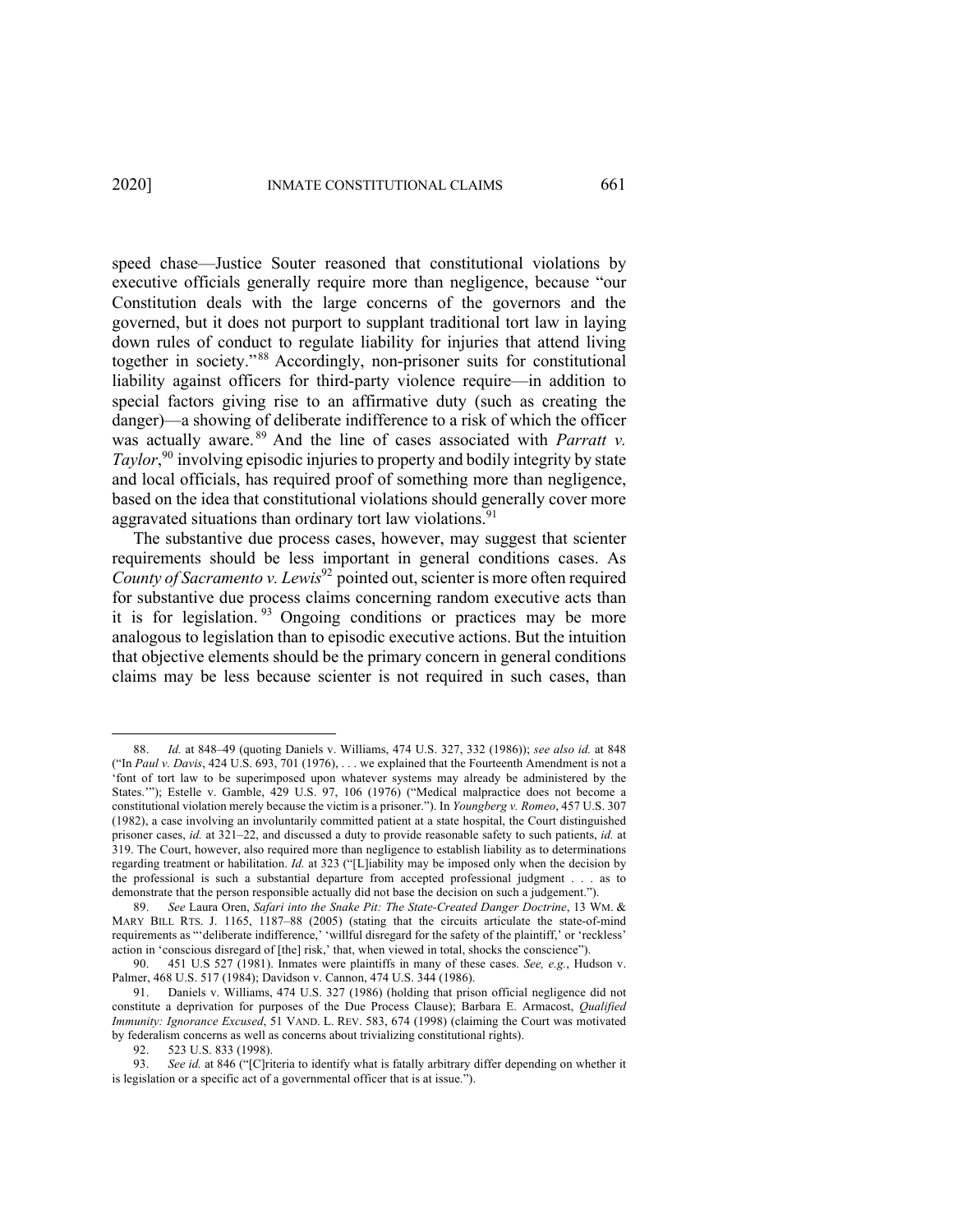because it may generally be implicit. <sup>94</sup> This is because officials will generally be aware of, or can be made aware of, ongoing systemic failures to meet basic human needs.

#### IV. SYSTEMIC HARMS VERSUS INDIVIDUAL HARMS

Scienter critics also argue that emphasis on scienter inappropriately treats systemic problems as individual wrongs of identifiable officials. <sup>95</sup> Of course, injunctive claims challenging general conditions such as overcrowding raise systemic problems. And as noted above, scienter might be seen—not so much as irrelevant to such constitutional violations—as readily inferable from ongoing systemic conditions. The scienter critics, however, do not necessarily want to separate systemic conditions cases from episodic cases. <sup>96</sup> They claim that even episodic conditions and uses of excessive force can be seen as systemic.<sup>97</sup> To focus on the mental states of individual officers, they argue, fails to recognize that almost all harms to prisoners are "traceable to state-created conditions of confinement."<sup>98</sup> Individual fault, they claim, is not particularly relevant to liability determinations.<sup>99</sup> Rather, liability should readily attach to any significant harms that occur to inmates during their confinement. Indeed, Professor Dolovich indicates that under her strict liability regime, it would not much

<sup>94.</sup> *Cf.* Wilson v. Seiter, 501 U.S. 294, 300–01 (1991) (rejecting a distinction between short and long term conditions for purposes of scienter) ("The long duration of a cruel prison condition may make it easier to *establish* knowledge and hence some form of intent, but there is no logical reason why it should cause the *requirement* of intent to evaporate."); *id.* at 300 (noting the petitioner's acknowledgment that an accidental boiler malfunction would not provide a basis for a claim); Glidden, *supra* note 54, at 1860–61 (arguing that in injunctive actions addressing conditions, intent should be inferable from "persistent inaction"). In addition, prisoners sometimes join general and particular claims as well as damages and injunctive claims. *See Wilson*, 501 U.S. at 296 (plaintiff sought compensatory and injunctive relief).

<sup>95.</sup> *See supra* note 10.

While Professor Dolovich at points distinguishes micro and macro conditions, she ultimately appears to prefer treating all serious harms as more or less systemic. Dolovich, *supra* note 1, at 942–43, 945; *cf.* Schlanger, *supra* note 1, at 431 (beginning with the premise that all post-conviction conditions count as punishment).

<sup>97.</sup> Ristroph, *supra* note 1, at 1403–04 (considering whether state-of-mind requirements might be appropriate in specific conditions and excessive force cases, but suggesting that one should not give moral weight to intentions); *id.* at 1399 (arguing against a focus on punitive intent, because "punishment is . . . a complex set of practices that involve a wide array of actors and institutions").

<sup>98.</sup> Dolovich, *supra* note 1, at 908.

<sup>99.</sup> *Id.* at 893 (claiming that cruel conditions represent "not personal but *institutional* cruelty, which arises when an institution by its design and operation inflicts unnecessary and avoidable harm"); *cf.* Gillian E. Metzger, *The Constitutional Duty to Supervise*, 124 YALE L.J. 1836, 1864 (2015) (criticizing the deliberate indifference standard used in conditions cases as overly individualistic and insufficiently institutional).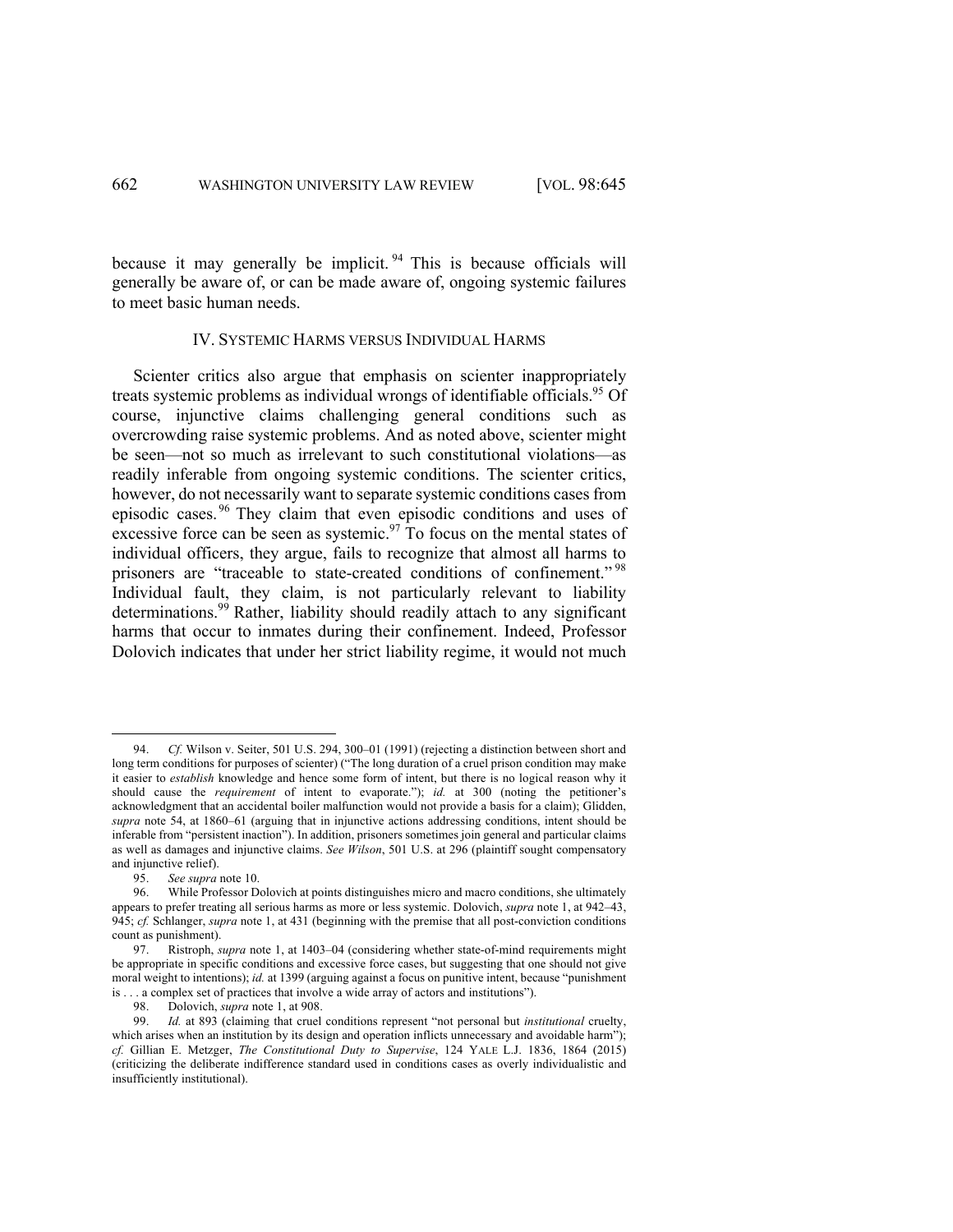matter who was named as defendant—the officer or prison administrators even though liability would still be imposed under 42 U.S.C.  $\S$  1983.<sup>100</sup>

It is certainly possible to look at even episodic events through a systemic lens, as these critics do. Incarceration lends itself to such a perspective, given the more pervasive state control in prisons and jails than in the free world. <sup>101</sup> What is more, even episodic defaults of corrections officials might often be traced to failures of funding, staffing, training, or ethos. But if episodic harms to inmates can largely be attributed to an underfunded and understaffed system, it may be all the more appropriate to require scienter as a prerequisite for holding individuals liable for damages judgments.<sup>102</sup> Our civil rights liability system, moreover, operates under traditional ruleof-law notions that individuals are responsible for their own wrongdoing. If courts are going to hold an individual liable, and particularly for damages, the legal system appropriately requires that the individual have the requisite fault for a violation.<sup>103</sup>

Scienter critics point to widespread indemnification of officers by their government employers as alleviating concerns for individual defendants' being held liable for damages.<sup>104</sup> Even if one assumes pervasive indemnity, however, one can hardly think that being sued and held liable as an individual for a constitutional violation is a matter of indifference to defendant officials—in terms of time, reputational harm, job security, and

<sup>100.</sup> Dolovich, *supra* note 1, at 970 (reasoning that "so long as the causation requirement is satisfied, it should not matter which defendants plaintiffs sue"); *id.* at 937–38 (claiming § 1983 liability is appropriate because cruelty is "manifested most immediately by the inflicting officer, who acts on behalf of the state and is the necessary vehicle for any state action" (footnote omitted)). *See also id.* at 939 (arguing that § 1983 liability importantly focuses on the specific actions that caused harm).

<sup>101.</sup> *See, e.g.*, Lisa Kerr, *How the Prison is a Black Box in Punishment Theory*, 69 UNIV. OF TORONTO L.J. 85, 95 (2019) (calling prisons "total institutions" (citing ERVING GOFFMAN, *Asylums: Essays on the Social Situation of Mental Patients and Other Inmates* (1961))).

<sup>102.</sup> *Cf.* Youngberg v. Romeo, 457 U.S. 307, 323 (1982) (stating that "good-faith immunity would bar liability" if budgetary constraints prevented a professional from meeting "normal professional standards").

<sup>103.</sup> *See* John C. Jeffries, Jr., *Compensation for Constitutional Torts: Reflections on the Significance of Fault*, 88 MICH. L. REV. 82, 94–96 (1989) (arguing that both causation and fault are essential to a corrective justice basis for awarding damages); Ristroph, *supra* note 1, at 1403 (while criticizing scienter requirements, noting that "[o]ne could make consequentialist, expressivist, and character-based arguments in support of the claims that prison officials' intentions are relevant to constitutional analysis"); *cf.* John C. Jeffries, Jr., *The Liability Rule for Constitutional Torts*, 99 VA. L. REV. 207, 242 (2013) (stating that damages are "ordinarily not a constitutionally required remedy for constitutional violations"); *id.* at 259, 262–63 (in the context of qualified immunity decisions, arguing for a standard considering whether the defendant's actions were unreasonable in the sense that they were "clearly unconstitutional").

<sup>104.</sup> *See* Schlanger, *supra* note 1, at 435 (stating that qualified immunity and universal indemnity render the prospect of "unfair monetary assessments against innocent officials . . . extremely implausible"); *cf.* James E. Pfander, Alexander A. Reinert & Joanna C. Schwartz, *The Myth of Personal Liability: Who Pays When* Bivens *Claims Succeed*, 72 STAN. L. REV. 561, 579 (2020) (concluding that individual Bureau of Prisons officials rarely contribute to payments of settlements and judgments); Dolovich, *supra* note 1, at 938 n.227 (favoring indemnity, given that prison problems are systemic).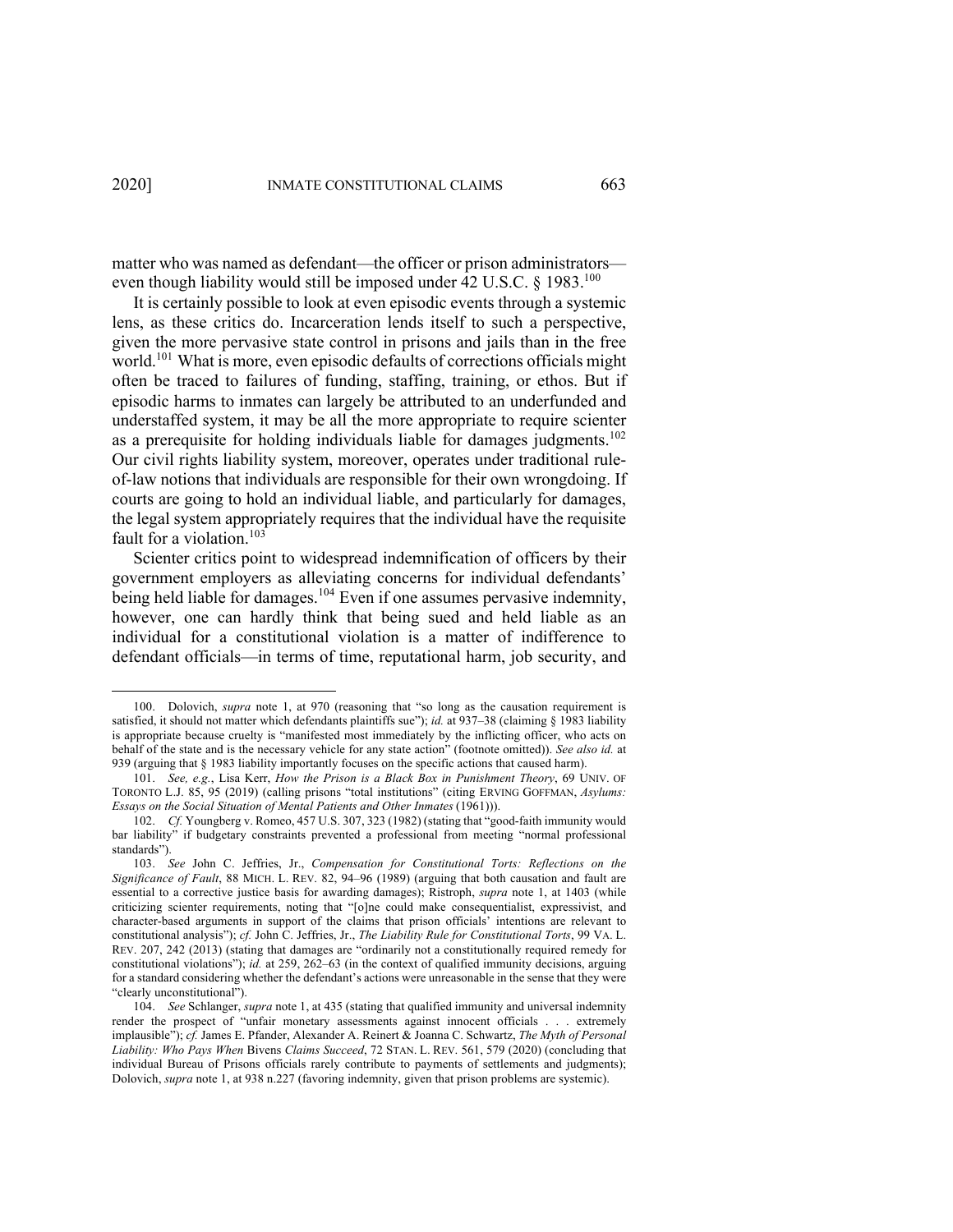even inmate taunting. <sup>105</sup> For the scienter critics, however, individual liability may largely be a way to impose costs on the system.<sup>106</sup> Of course, it is possible that more lenient standards of proof for damages that will ultimately be paid by the government would translate into greater funding for prisons and jails, leading to the more systemic reforms that the scienter critics aim for. Nevertheless, a better way to achieve systemic reform would likely lie in injunctive cases addressing systemic conditions. <sup>107</sup> And in such cases, the court's subjective standards likely are not the main barrier to reform, as discussed below.

#### V. THE EFFECT OF SCIENTER ON OUTCOMES

Scienter critics also claim that the subjective standards put an almost impossible burden on inmate plaintiffs' ability to succeed in constitutional litigation against corrections officials.<sup>108</sup> For example, one critic stated that, "Whatever transpires in the nation's prisons, the officials involved can nearly always claim that they did not intend for the harm to occur. The burden to prove otherwise is on the prisoner plaintiff, and it is a nearly impossible burden to meet."<sup>109</sup> Another said that the Court's scienter requirements have "radically undermined prison officials' accountability for tragedies behind bars."<sup>110</sup> Lowering the standard for liability will presumably allow more prisoners to prevail and improve conditions in prisons and jails.

<sup>105.</sup> *See* Alexander A. Reinert, *Measuring the Success of* Bivens *Litigation and Its Consequences for the Individual Liability Model*, 62 STAN. L. REV. 809, 848 (2010) ("Lawsuits can deter in nonmonetary ways, of course, by educating wrongdoers, creating stigma and adverse publicity, or causing personal offense."); Armacost, *supra* note 91, at 669 (arguing that "individual damages liability for constitutional violations serves a role that is analogous to the moral blaming function of criminal law"); Aziz Z. Huq & Genevieve Lakier, *Apparent Fault*, 131 HARV. L. REV. 1525, 1567–58 (2018) (expressing doubt about bureaucrats' sensitivity to financial penalties, but noting that "[t]ort and habeas litigation . . . impose nonpecuniary costs upon defendants related to lost time and damaged reputation"); *see also* Reinert, *supra*, at 850 & nn.185–86 (indicating that the indemnification standard for federal officials is generally premised on whether indemnification "is in the interests of the United States").

<sup>106.</sup> *See* Dolovich, *supra* note 1, at 938 n.227.

<sup>107.</sup> *Cf.* Metzger, *supra* note 99, at 1917–18 (indicating that *Bivens* actions are not a promising avenue for expanding supervisory liability, and that incorporating such liability "would entail a fundamental reorientation of *Bivens* actions" (citing Reinert, *supra* note 105, at 846–50)).

<sup>108.</sup> Schlanger, *supra* note 1, at 434 (agreeing with the concurrence of Justice White in Wilson v. Seiter, 501 U.S. 294, 311 (1991), that making constitutional liability turn on individual officials' states of mind means "serious deprivations of basic human needs" will go unredressed).

<sup>109.</sup> Ristroph, *supra* note 1, at 1404; *id.* at 1357 ("[T]he mental state of a particular prison official, can usually be presented at the time of litigation in a way that avoids constitutional offense."); *cf.* David M. Shapiro & Charles Hogle, *The Horror Chamber: Unqualified Impunity in Prison*, 93 NOTRE DAME L. REV. 2021, 2039–42 (2018) (arguing that "exacting mens rea requirements" are among the factors that make winning prison cases difficult); *id.* at 2058 ("[P]ractical and qualified immunity provide jail officials with an ironclad defense in nearly every case.").

<sup>110.</sup> Schlanger, *supra* note 1, at 360.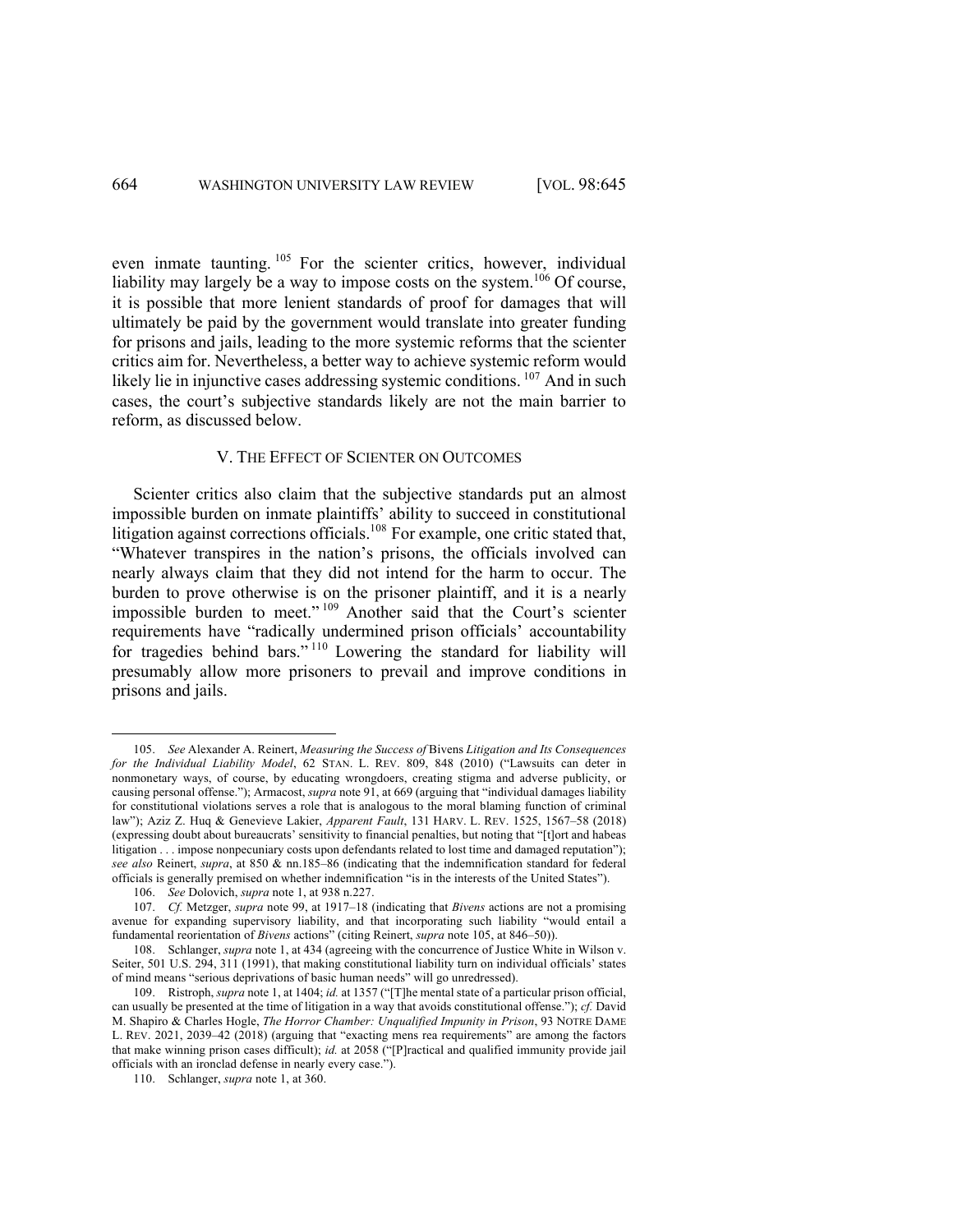The area in which scienter requirements seem most subject to criticism is general conditions cases in which plaintiffs seek injunctive relief; these are also the cases that may have the most promise of improving conditions. It is not clear, however, that the deliberate indifference standard has had much impact on the success of such cases. To the extent scienter in general conditions cases imposes a burden on plaintiffs to show that higher level officials had knowledge of an institution's failure to meet basic human needs, such proof will generally be available. Plaintiffs and their attorneys can themselves assure that such knowledge exists by informing officials in writing of ongoing problems. Indeed, Professor Schlanger herself characterized the scienter requirements in general conditions cases as a complicating factor, but "hardly insurmountable."<sup>111</sup>

This is not to say that those bringing conditions cases have an easy time of it, but this may largely be due to a number of other hurdles that the Court and Congress have imposed.<sup>112</sup> The objective requirements for general conditions cases are high; the Court in *Rhodes v. Chapman*<sup>113</sup> required plaintiffs to point to specific defects affecting basic human needs.<sup>114</sup> What is more, the Prison Litigation Reform Act's  $115$  presumptive two-year limitation on injunctions means that fewer prisons will remain under injunctive decrees, even when plaintiffs have previously succeeded in obtaining relief.<sup>116</sup> The PLRA also has limitations on attorneys' fees, making inmate cases generally less attractive to lawyers. <sup>117</sup> In summary, the

<sup>111.</sup> Margo Schlanger, *Civil Rights Injunctions over Time: A Case Study of Jail and Prison Court Orders*, 81 N.Y.U. L. REV. 550, 617 (2006); *see also* Nicole B. Godfrey, *Institutional Indifference*, 98 OR. L. REV. 151, 191 (2020) (claiming that in prison cases seeking injunctions, "courts tend to focus on whether the defendant named in his or her official capacity has the ability to correct the violation, not whether the named defendant has the knowledge or intent sufficient to demonstrate deliberate indifference"); Glidden, *supra* note 54, at 1817 ("When a harmful condition is ongoing, many courts also seem to infer intent on the part of prison defendants since the officials are willing to allow the conditions to persist.").

<sup>112.</sup> *Cf.* Mirko Bagaric & Sandeep Gopalan, *Sound Principles, Undesirable Outcomes: Justice Scalia's Paradoxical Eighth Amendment Jurisprudence*, 50 AKRON L. REV. 301, 345, 349 (2016) (suggesting that subjective requirements may not be the main cause of limited prisoner rights, and pointing to the fact that rights can be defeated by contrary interests, as in the case of allowing supermax prisons).

<sup>113.</sup> 452 U.S. 337 (1981).

<sup>114.</sup> *See id.* at 347; Schlanger, *supra* note 111, at 555, 602 (conditions litigation remains stronger than conventional wisdom assumes, although decrees have become more precise); *id.* at 605 (attributing greater precision in public law prison cases in part to the increasing sophistication of plaintiffs' counsel); John C. Jeffries, Jr. & George A. Rutherglen, *Structural Reform Revisited*, 95 CALIF. L. REV. 1387, 1420 (2007) (requiring more rigorous proof for public law decrees is not necessarily undesirable).

<sup>115.</sup> 110 Stat. 1321, 1321-66 to 1321-77 (1996).

<sup>116.</sup> 18 U.S.C. § 3626(b) (2000); *see* Schlanger, *supra* note 111, at 591 (stating that this provision "both shrank the stock of old orders and slowed the flow of new ones").

<sup>117.</sup> 42 U.S.C. § 1997e(d) (2000); *see* Schlanger, *supra* note 111, at 593–94; *cf. id.* at 592–93 (also discussing problems with administrative exhaustion requirements, although indicating that lawyers' involvement mitigates the problems in general conditions cases).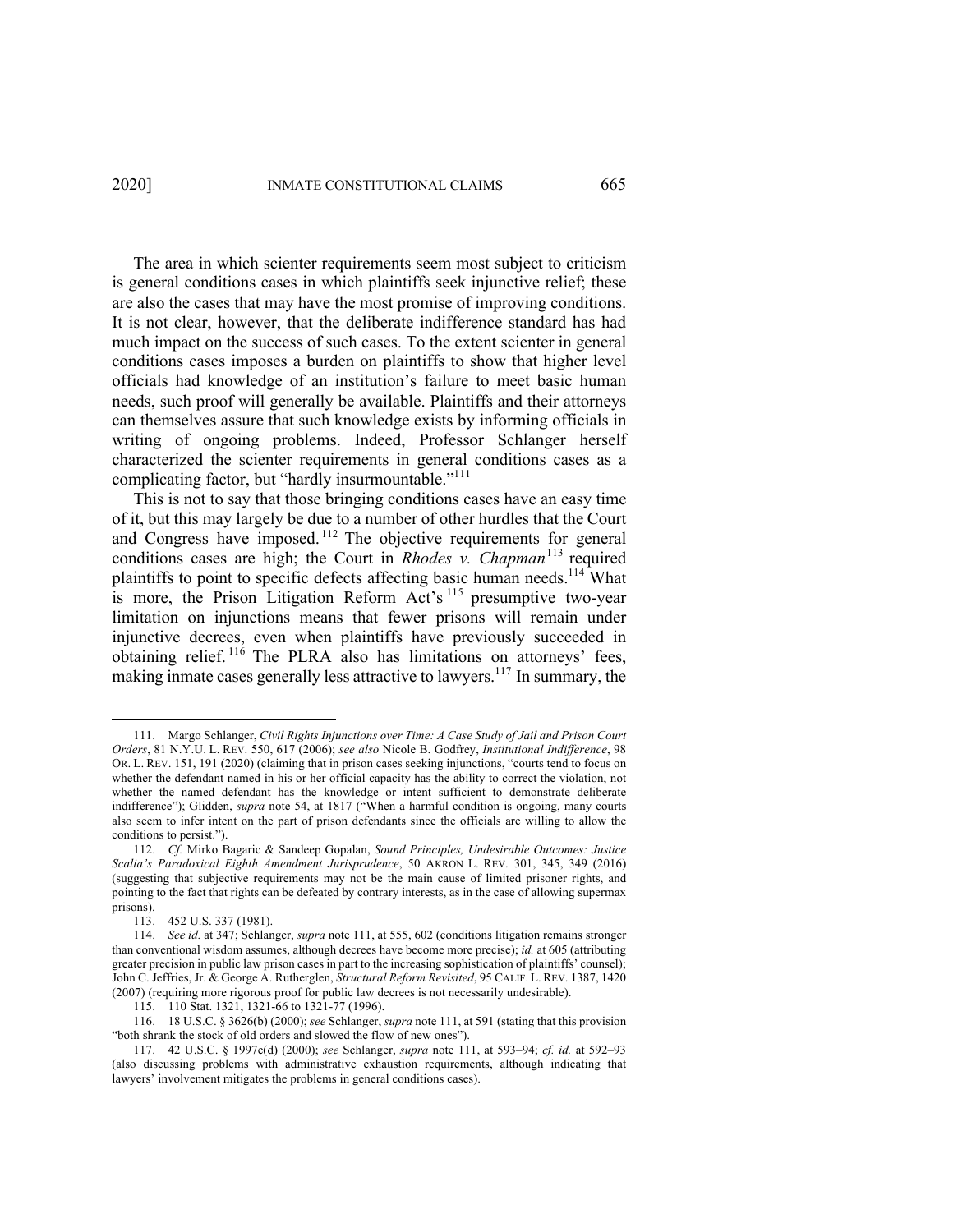knowledge requirement may not be a significant cause of the difficulties in pursuing general conditions cases when compared to other legal obstacles.

Nevertheless, state-of-mind requirements pose greater hurdles for episodic claims, where a plaintiff will need to show evidence of scienter with respect to a discrete past event, rather than as to ongoing systemic conditions. If the standard was merely negligence (or strict liability), the claims would be easier to prove. But one might get the impression from reading the scienter critics that such cases never make it beyond summary judgment motions.<sup>118</sup>

Scienter, however, often presents factual questions that preclude summary judgment.<sup>119</sup> In Eighth Amendment excessive force cases, for example, presenting sufficient evidence of malice to avoid summary judgment is by no means impossible. Plaintiffs are allowed to use circumstantial evidence to prove malice inferentially, such as by showings of repeated tasing <sup>120</sup> or continued immobilization of an inmate for an extended period after the threat has ceased.<sup>121</sup> Courts have also treated evidence that officers perceive a prisoner as recalcitrant or annoying as evidence of malice. 122

What is more, scienter requirements may lower qualified immunity hurdles. Overcoming qualified immunity ordinarily requires that the defendant's acts were not just unconstitutional, but clearly unconstitutional at the time the defendant acted—usually shown by closely analogous decisional law at the time the officer acted. <sup>123</sup> Professor Armacost has

<sup>118.</sup> *See* Ristroph, *supra* note 1, at 1382 ("It is almost always judges rather than jurors who make factual findings about what prison officials intended."); *id.* at 1380 n.120 (claiming judges in qualified immunity determinations "end up effectively deciding the factual questions, including those concerning the official's intentions"). *But cf.* Reinert, *supra* note 105, at 843 (finding qualified immunity defenses were the basis of dismissal in only 5 of the 244 *Bivens* cases he studied); *id.* at 844 (suggesting the possibility that a majority of *Bivens* cases involved well-established law for which qualified immunity defenses might not be available).

<sup>119.</sup> *See, e.g.*, Perry v. Roy, 782 F.3d 73 (1st Cir. 2015) (reversing summary judgment for the defendants, because there were material issues of fact in dispute as to the deliberate indifference of nurses who adopted a wait-and-see attitude that delayed treatment for plaintiff's broken jaw for seventeen hours); *id.* at 80 (noting the factual dispute as to whether the defendants subjectively knew that plaintiff's jaw was broken).

<sup>120.</sup> Brooks v. Johnson, 924 F.3d 104, 107, 114–16 (4th Cir. 2019) (reversing summary judgment because a reasonable jury could conclude that repeated tasing after a prisoner failed to cooperate in securing a photograph was wanton infliction of pain).

<sup>121.</sup> Young v. Martin, 801 F.3d 172, 182 (3d Cir. 2015) (reversing grant of summary judgment to defendants where a prisoner was immobilized in a restraint chair for an extended period of time).

<sup>122.</sup> *See, e.g.*, *Brooks*, 924 F.3d at 115 (officers' noting in the incident report that the plaintiff was disrespectful and threatened to sue officers could be indicative of malice). Courts may also treat the malice requirement as impliedly lowering the injury severity an inmate needs to show in Eighth Amendment excessive force cases. *Cf.* Hudson v. McMillian, 503 U.S. 1, 4, 9–10 (1992) (holding that a lack of serious injury resulting from the plaintiff's being struck while handcuffed did not preclude an Eighth Amendment claim).

<sup>123.</sup> *See* Katherine Mims Crocker, *Qualified Immunity and Constitutional Structure*, 117 MICH. L. REV. 1405, 1413–15 (2019).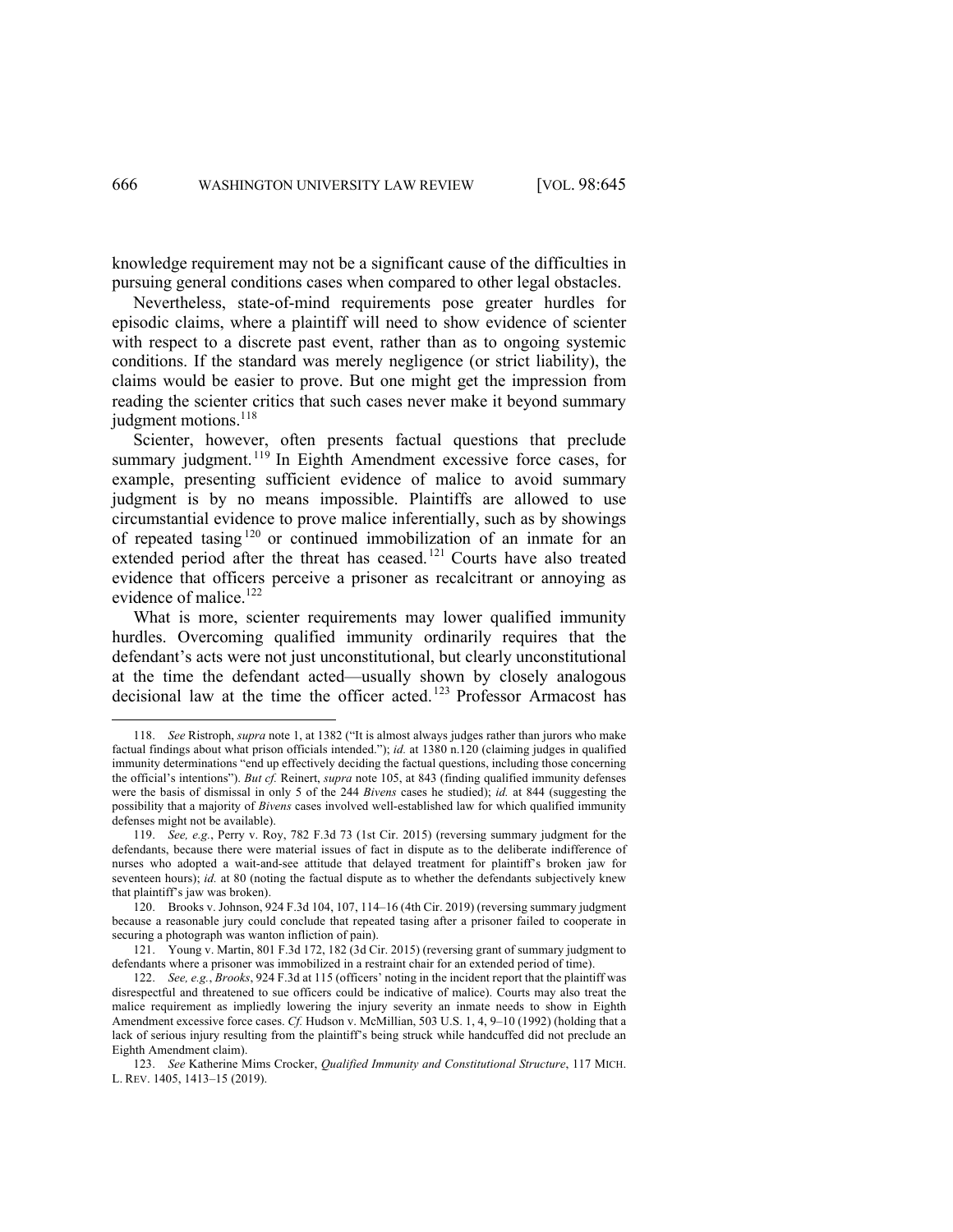observed, however, that "qualified immunity often drops out of the analysis when the underlying claim requires a showing of bad intent."<sup>124</sup> She concludes that for many claims requiring a showing of deliberate indifference where there seemingly is such intent, including inmate claims concerning medical needs, "the courts have found it unnecessary to ask whether officials had notice that their conduct would likely violate the Constitution or to scour precedent for closely analogous cases."<sup>125</sup> This has also been true in many prisoner excessive force cases, $126$  where the need to show closely analogous cases is often lightened.<sup>127</sup>

Despite the scienter requirements, federal courts still see large numbers of inmate cases,<sup>128</sup> and Professor Reinert has presented evidence that they have a higher rate of success than many assumed they would. Reinert looked

<sup>124.</sup> Armacost, *supra* note 91, at 591; Struve, *supra* note 7, at 1074–75 (finding that "[a]t least some courts have held that, when the Eighth Amendment excessive force test applies, there is no room for qualified immunity," and thus suggesting that an objective standard for pretrial detainee claims would not be discontinuous with Eighth Amendment standards).

<sup>125.</sup> Armacost, *supra* note 91, at 641–43 (and citing cases). *But cf. id.* at 644–45 (noting cases where conduct did not carry its own indicia of fault such that "analogous precedent [was] necessary to ensure that only culpable officials are exposed to liability," such as cases involving inmates' refusing antipsychotic drugs).

<sup>126.</sup> Thompson v. Commonwealth, 878 F.3d 89, 106 (4th Cir. 2017) ("For claims where intent is an element, an official's state of mind is a reference point by which she can reasonably assess conformity to the law because the case law is intent-specific."); Skrtich v. Thornton, 280 F.3d 1295, 1301 (11th Cir. 2002) ("In this Circuit, a defense of qualified immunity is not available in cases alleging excessive force in violation of the Eighth Amendment, because the use of force 'maliciously and sadistically to cause harm' is clearly established to be a violation of the Constitution . . . ."). *But cf.* Henry v. Dinelle, 929 F. Supp. 2d 107, 128 (N.D.N.Y. 2013) (indicating a jury finding of malicious use of force was not irreconcilably inconsistent with a jury finding that the force was objectively reasonable, which entitled the officers to qualified immunity).

<sup>127.</sup> *Thompson*, 878 F.3d at 103 (although there were not many cases addressing rough rides, "there [was] a clear consensus among the circuits . . . that infliction of pain and suffering without penological justification violates the Eighth Amendment in an array of contexts"); *Brooks*, 924 F.3d at 119 (indicating the use of force in bad faith was clearly established as an Eighth Amendment violation); *cf.* Furnace v. Sullivan, 705 F.3d 1021, 1028 (9th Cir. 2013) (determining that reference to analogous cases involving the allegedly excessive use of pepper spray was not required); Perez v. Cox, 788 F. App'x 438 (9th Cir. 2019) (denying qualified immunity despite a prior Ninth Circuit decision approving the use of birdshot to control inmates). *But cf.* McCoy v. Alamu, 950 F.3d 226 (5th Cir. 2020) (holding that an isolated single use of pepper spray did not clearly cross over the de minimis line and therefore that the officer was entitled to qualified immunity); *id.* at 235–36 (Costa, J., dissenting) (arguing that an unprovoked use of force violates clearly established law).

<sup>128.</sup> The statistics for the year ending September 30, 2019, show 19,350 prisoner "civil rights" filings and an additional 10,095 filings for "prison conditions." *See* ADMIN. OFFICE OF THE U.S. COURTS, TABLE C-2. U.S. DISTRICT COURTS––CIVIL CASES COMMENCED, BY BASIS OF JURISDICTION AND NATURE OF SUIT (2019), https://www.uscourts.gov/sites/default/files/data\_tables/jb\_c2\_0930.2019 .pdf [https://perma.cc/3ATM-3HH4]. This represents approximately 10% of the total 297,877 suits commenced in the district courts. *Id.*; *see also* Reinert, *supra* note 6, at 818–19 n.1 (referring to comparable statistics for 2013). Civil rights suits would include some types of cases not discussed in this Essay, such as procedural due process cases. *See supra* note 2. The legislative history of the PLRA reveals past concerns about inmates' filing too many meritless suits. *See, e.g.*, H.R. REP. NO. 104-667, at 21–23 (1995) (House Judiciary Committee Report on the related bill: Violent Criminal Incarceration Act of 1995).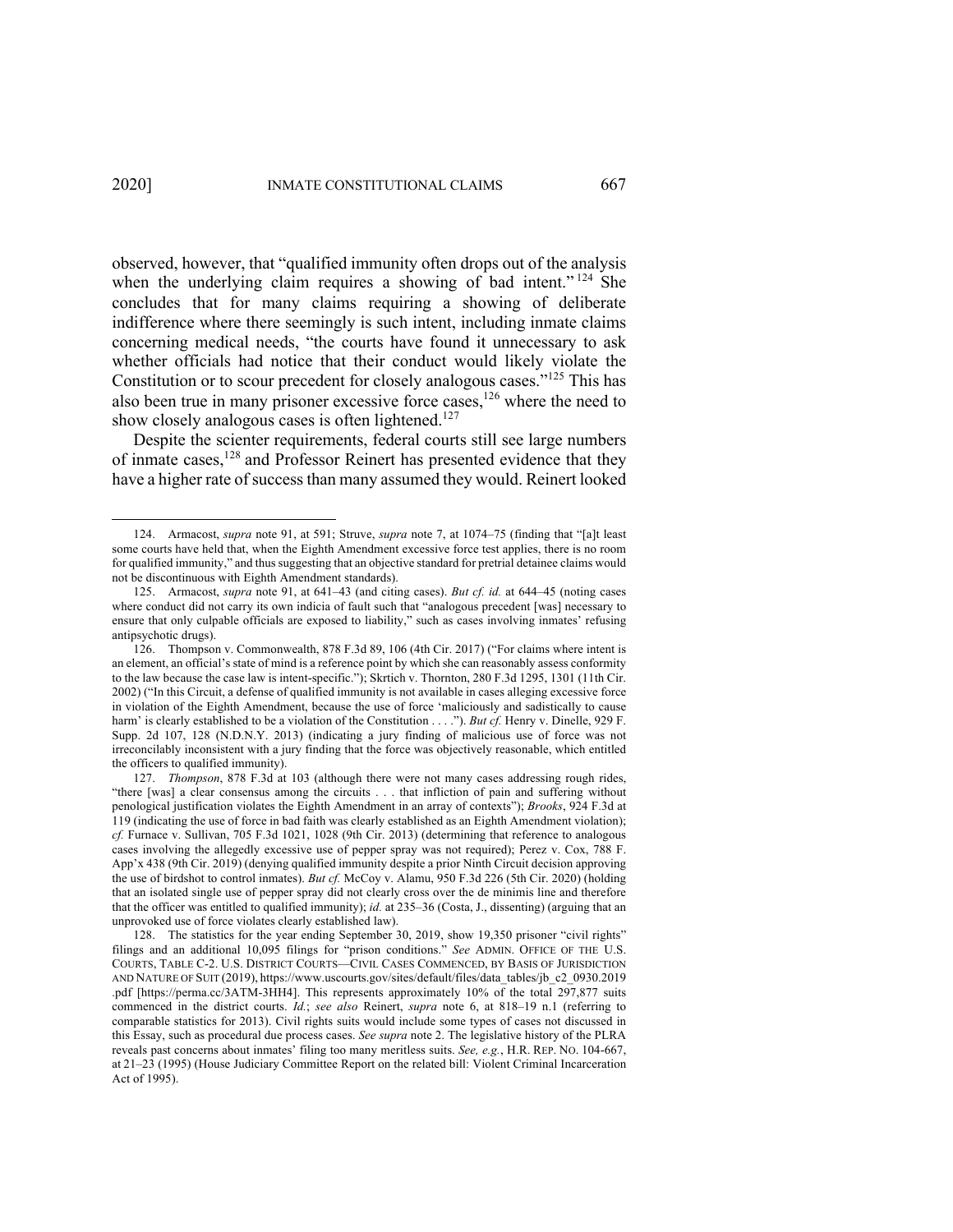at success rates for *Bivens* claims<sup>129</sup>—constitutional claims for damages against federal officers—in five federal districts during the period from 2001 to 2003.130 The cases included a large number of prison conditions damages claims, particularly in two of the districts.<sup>131</sup> After excluding cases that district courts dismissed sua sponte for frivolousness, the success rate for prisoner suits was  $26.1\%$ .<sup>132</sup> Previous estimates for § 1983 prisoner-case success by Professor Schlanger and Professors Schwab and Eisenberg ranged from 15 to  $18\%,^{133}$  which Reinert opined would have been higher had the sua sponte dismissals been excluded.<sup>134</sup> In addition, Schwab and Eisenberg indicated that in counsel-filed cases, prisoners succeeded in 53% of cases, which was comparable to success rates of 56% for non-prisoner constitutional tort claimants. 135

It may be that the prisoner damages claims succeed primarily in aggravated cases. But as Professors Jeffries and Rutherglen have stated, "Money damages are most likely to prove effective against extreme or egregious constitutional violations" under current doctrine, which perhaps "should be true."<sup>136</sup> They cite to the desirability of a fault standard, to concerns about overdeterrence, and to possible inhibition of constitutional change.<sup>137</sup> In a similar vein, Professor Armacost has observed that "limiting constitutional damages liability to cases involving truly blameworthy conduct may best preserve the moral force of such liability."138

<sup>129.</sup> In *Bivens v. Six Unknown Named Agents of Federal Bureau of Narcotics*, 403 U.S. 388 (1971), the Court recognized an implied right of action under the Fourth Amendment against federal law enforcement officers. Such implied constitutional actions are used for Eighth Amendment and Fifth Amendment inmate claims against federal officers. *See, e.g.*, Carlson v. Green, 446 U.S. 14 (1980) (allowing an implied damages action under the Eighth Amendment for an alleged failure to address serious medical needs).

<sup>130.</sup> Reinert, *supra* note 105, at 832.

<sup>131.</sup> *Id.* at 836.

<sup>132.</sup> *Id.* at 841 n.154.

<sup>133.</sup> *Id.* at 829 (citing Margo Schlanger, *Inmate Litigation*, 116 HARV. L. REV. 1555, 1557 (2003); Stewart J. Schwab & Theodore Eisenberg, *Explaining Constitutional Tort Litigation: The Influence of the Attorney Fees Statute and the Government as Defendant*, 73 CORNELL L. REV. 719, 732–33 (1988)). 134. Reinert, *supra* note 105, at 842–43.

<sup>135.</sup> *Id.* at 830 & n.109 (citing Theodore Eisenberg & Stewart Schwab, *The Reality of Constitutional Tort Litigation*, 72 CORNELL L. REV. 641 (1987), which analyzed data from the Central District of California).

<sup>136.</sup> Jeffries & Rutherglen, *supra* note 114, at 1405.

<sup>137.</sup> *Id.* at 1403–04; *cf. id.* at 1404–05 (recommending that damages remedies be tailored to specific rights violated).

<sup>138.</sup> Armacost, *supra* note 91, at 680; *id.* at 679 ("The notion that section 1983 liability entails some level of moral stigma also suggests an argument against the conventional view that more constitutional damages liability is necessarily better . . . .").